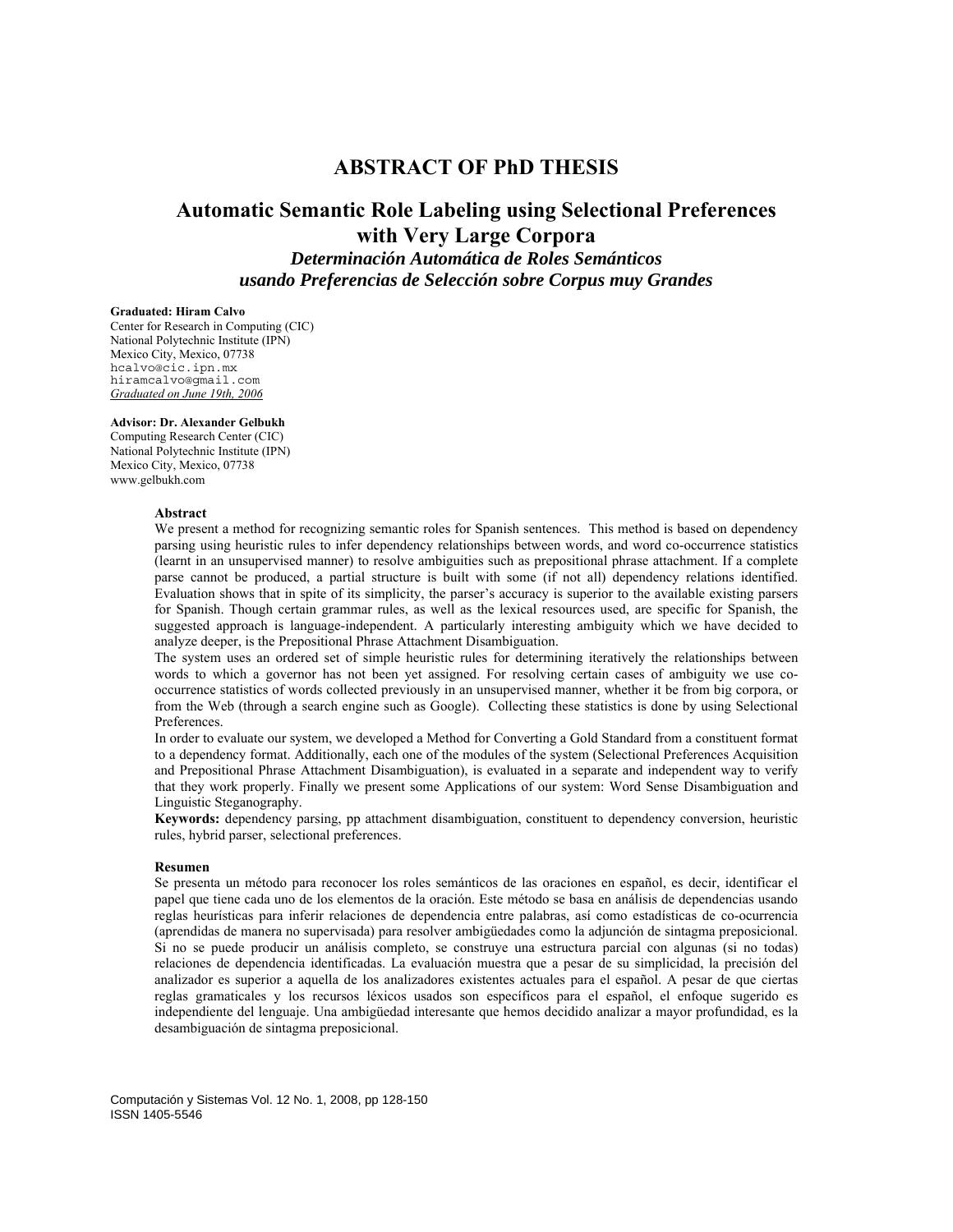#### *Automatic Semantic Role Labeling using Selectional Preferences with Very Large Corpora* 129

El sistema usa un conjunto ordenado de reglas heurísticas simples para determinar iterativamente las relaciones entre palabras para las cuales no se les ha asignado aún un gobernante. Para resolver ciertos casos de ambigüedad usamos estadísticas de co-ocurrencias de palabras. Estas estadísticas han sido obtenidas previamente de una manera no supervisada, ya sea a partir de grandes corpus de texto, o a través de Internet (a través de un motor de búsqueda como Google). El conjunto de estadísticas de co-ocurrencias de uso conforman una base de datos de Preferencias de Selección.

Para evaluar este sistema, desarrollamos un método para convertir un estándar existente, de un formato de constituyentes a un formato de dependencias. Adicionalmente, cada uno de los módulos del sistema (Adquisición de Preferencias de Selección, Desambiguación de Sintagma Preposicional) se evalúa de una forma separada e independiente para verificar su correcto funcionamiento. Finalmente, presentamos algunas aplicaciones de nuestro sistema: Desambiguación de sentidos de palabras y Estaganografía lingüística.

**Palabras clave:** análisis de dependencias, desambiguación de frase preposicional, conversión de constituyentes a dependencias, reglas heurísticas, analizador sintáctico híbrido, preferencias de selección.

# **1 Introduction**

The two main approaches to syntactic pattern analysis are those oriented to the constituency and dependency structure, respectively. In the constituency approach, the structure of the sentence is described by grouping words together and specifying the type of each group, usually according to its main word [\[20](#page-20-0)]:

# [[The old man]<sub>NP</sub> [loves [a young woman]<sub>NP</sub>]<sub>VP</sub>]<sub>S</sub>

Here NP stands for noun phrase, VP for verb phrase, and S for the whole sentence. Such a tree can also be represented graphically:



*The old man loves a young woman*

where the nodes stand for text spans (constituents) and arcs for "consists of" relationship.

In dependency approach, words are considered "dependent" from, or modifying, other words [[148\]](#page-20-1). A word modifies another word (governor) in the sentence if it adds details to the latter, while the whole combination inherits the syntactic (and semantic) properties of the governor: *old man* is a kind of *man* (and not a kind of *old*); *man loves woman* is a kind of (situation of) *love* (and not, say, a kind of *woman*). Such dependency is represented by an arrow from the governor to the governed word:

$$
\sqrt{1-\gamma}\sqrt{1-\gamma}
$$

*The old man loves a young woman*

or, in a graphical form:



where the arcs represent the dependency relation between individual words, the words of the lower levels contributing details to those of the upper levels while preserving the syntactic properties of the latter.

> Computación y Sistemas Vol. 12 No. 1, 2008, pp 128-150 ISSN 1405-5546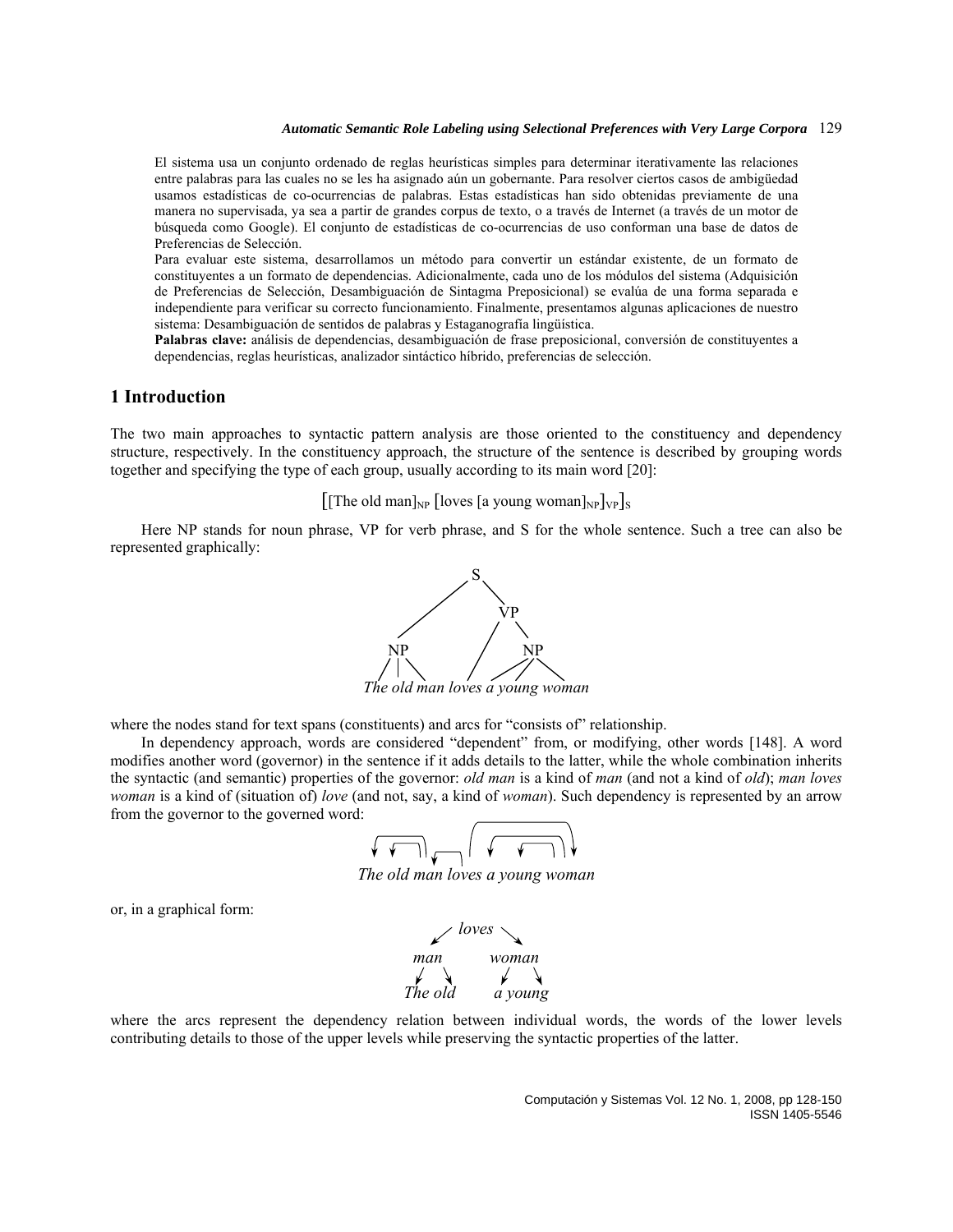In spite of the 40-year discussion in literature, there is no consensus as to which formalism is better. Though combined formalisms such as HPSG [\[47](#page-21-0)] have been proposed, they seem to bear the heritage of the advantages as well as disadvantages of both approaches, the latter impeding their wide use in natural language processing practice. Probably the pertinence of each approach depends on a specific task.

We had two-fold motivation for this work. One task we had in mind was the study of lexical compatibility of specific words, and in particular, compilation and use of a dictionary of collocations—stable or frequent word combinations, such as *eat bread* or *deep sleep* as opposed to \**eat sleep* and \**deep bread* [\[7](#page-19-0)]. Such combinations were shown to be useful in tasks ranging from syntactic analysis [[58\]](#page-22-0) and machine translation to semantic error correction [\[8](#page-19-1)] and steganography [\[5](#page-19-2)]. Dependency approach to syntax seems to be much more appropriate for such task.

Our second motivation was the construction of semantic representation of text, even if partial, for a range of applications from information retrieval and text mining [\[39](#page-21-1), [38\]](#page-21-2) to software specifications [\[24](#page-20-2)]. All known semantic approaches—such as conceptual graphs [[49\]](#page-21-3), Minimal Recursion Semantics [\[22](#page-20-3)], or semantic networks [[34\]](#page-20-1) roughly resemble a set of predicates, where individual words represent predicates or their arguments (which in turn can be predicates). The resulting structures are in much closer direct correspondence with the dependency tree than with a constituency tree of the sentence in question, so that dependency syntax seems to be more appropriate for direct translation into semantic structures. Specifically, dependency structure makes it much easier matching—say, in information retrieval—paraphrases of the same meaning (such as active/passive voice transformation) or transforming from one such synonymous structure to another one.

In addition, we found that a dependency parser can be much easier made robust than a constituency parser. The known approaches to dependency parsing cope much easier with both incomplete grammars and ungrammatical sentences than the standard approaches to context-free parsing.

Indeed, a standard context-free parser builds the structure incrementally, so that failure of constructing a constituent implies the impossibility to construct all the further constituents that should have contained this one. What is more, an incorrect decision on an early stage of parsing leads to completely or largely incorrect final result.

In contrast, in dependency parsing the selection of a governor for a given word, or the decision on whether the given two words are connected with a dependency relation, is much more (though not at all completely) decoupled from the corresponding decision on another pair of words. This makes it possible to continue the parsing process even if some of such decisions could not be made successfully. The resulting structure can prove to be incomplete (with some relationships missing) or not completely correct (with some relationships wrongly identified). However, an incorrect decision on a particular pair of words usually does not cause a snowball of cascaded errors at the further steps of parsing.

In this paper we present DILUCT, a simple robust dependency parser for Spanish. Though some specific rules, as well as the lexical resources and the preprocessing tools used, are specific for Spanish, the general framework is language-independent. An online demo and the source code of the system are available online.<sup>[1](#page-2-0)</sup>

The parser uses an ordered set of simple heuristic rules to iteratively determine the dependency relationships between words not yet assigned to a governor. In case of ambiguities of certain types, word co-occurrences statistics gathered in an unsupervised manner from a large corpus or from the Web (through querying a search engine) is used to select the most probable variant. No manually prepared tree-bank is used for training.

We evaluated the parser by counting the number of correctly identified dependency relationships on a relatively small tree-bank. The experiments showed that the accuracy of our system is superior to that of existing Spanish parsers, such as TACAT [\[18](#page-20-4)] and Connexor.

### **2 Related Work**

The Dependency approach to syntax was first introduced by Tesnière [\[53](#page-21-4)] and further developed by Mel'čuk [\[34\]](#page-20-1), who extensively used it in his Meaning  $\Leftrightarrow$  Text Theory [\[33](#page-20-5), [50\]](#page-21-5) in connection to semantic representation as well as with a number of lexical properties of words, including lexical functions [\[35](#page-21-6), [6](#page-19-3)].

 $\overline{a}$ 

<span id="page-2-0"></span><sup>1</sup> www.likufanele.com/diluct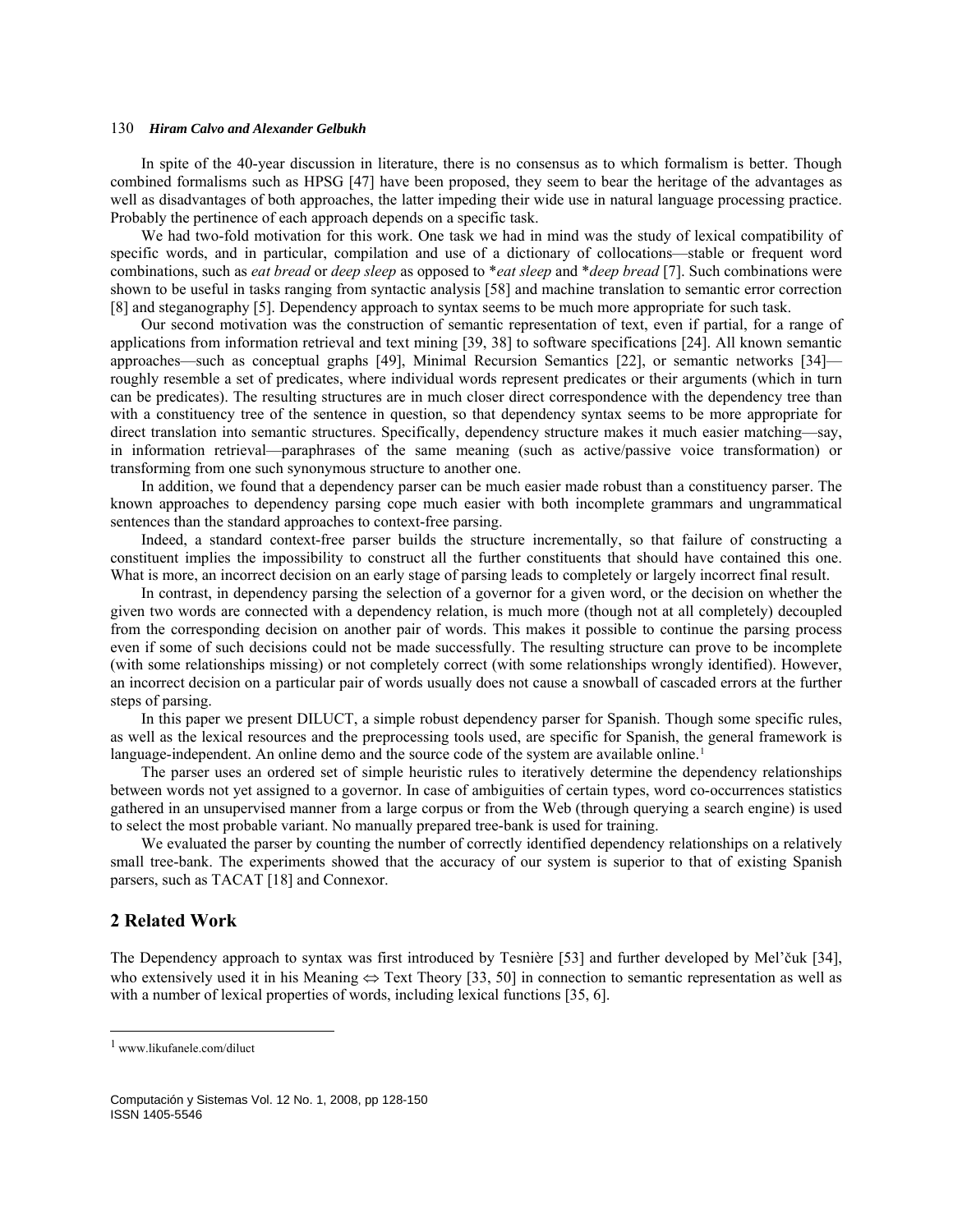### *Automatic Semantic Role Labeling using Selectional Preferences with Very Large Corpora* 131

One of the first serious attempts to construct a dependency parser we are aware about was the syntactic module of the English-Russian machine translation system ETAP [[4\]](#page-19-4). The parsing algorithm consists of two main steps:

- 1. All individual word pairs with potentially plausible dependency relation are identified.
- 2. So-called filters remove links incompatible with other identified links.
- 3. Of the remaining potential links, a subset forming a tree (namely, a projective tree except for certain specific situations) is chosen.

In ETAP, the grammar (a compendium of situations where a dependency relation is potentially plausible) is described in a specially developed specification language describing the patterns to be searched for in the sentence and the actions on constructing the tree that are to be done when such a pattern is found. Both the patters and the actions are expressed in semi-procedural way, using numerous built-in functions (some of which are languagedependent) used by the grammar interpreter. An average pattern–action rule consists of 10–20 lines of tight code. To our knowledge, no statistical information is currently used in the ETAP parser.

Our work is inspired by this approach. However, we made the following main design decisions different from those of ETAP. First, our parser is meant to be much simpler, even if at the cost of inevitable loss of accuracy. Second, we do not rely on complex and detailed lexical recourses. Third, we rely on word co-occurrences statistics, which we believe to compensate for the lack of completeness of the grammar.

Indeed, Yuret [\[58](#page-22-0)] has shown that co-occurrence statistics (more precisely, a similar measure that he calls *lexical attraction*) alone can provide enough information for highly accurate dependency parsing, with no hand-made grammar at all. In his algorithm, of all projective trees the one that provides the highest total value of lexical attraction of all connected word pairs is selected. However, his approach relies on huge quantities of training data (though training is unsupervised). In addition, it only can construct projective trees (a tree is called projective if it has no crossing arcs in the graphical representation shown in Section 1).

We believe that a combined approach using both a simple hand-made grammar and word co-occurrence statistics learned in an unsupervised manner from a smaller corpus provides a reasonable compromise between accuracy and practical feasibility.

On the other hand, the mainstream of current research on dependency parsing is oriented to formal grammars [\[23](#page-20-6)]. In fact, HPSG [\[41](#page-21-7)] was perhaps one of the first successful attempts to—in effect—achieve a dependency structure (necessary for both using lexical information in the parser itself and constructing the semantic representation) by using a combination of constituency and dependency machinery. As we have mentioned, low robustness is a disadvantage of non-heuristically-based approaches.

Of syntactic parsers with realistic coverage available for Spanish we can mention the commercially available XEROX parser<sup>[2](#page-3-0)</sup> and Connexor Machinese Syntax<sup>[3](#page-3-1)</sup> and the freely available parser TACAT.<sup>[4](#page-3-2)</sup> We used the latter two systems to compare their accuracy with that of our system. Only Connexor's system is really dependency-based, relying on the Functional Dependency Grammar formalism [\[52](#page-21-8)], the other systems being constituency-based.

# **3 Algorithm**

Following the standard approach, we first pre-process the input text—incl. tokenizing, sentence splitting, tagging, and lemmatizing—and then apply the parsing algorithm

#### **3.1 Preprocessing**

 $\overline{a}$ 

**Tokenization and sentence splitting:** The text is tokenized into words and punctuation marks and split into sentences.

We currently do not distinguish punctuation marks; thus each punctuation mark is substituted with a comma (in the future we will consider different treatment for different punctuation marks).

Two compounds of article and preposition are split:  $del \rightarrow de \, el$  'of the',  $al \rightarrow a \, el$  'to the'.

<span id="page-3-1"></span><span id="page-3-0"></span><sup>2</sup> which used to be on www.xrce.xerox.com/research/mltt/demos/spanish.html

<sup>3</sup> www.connexor.com/demo/syntax.

<span id="page-3-2"></span><sup>4</sup> www.lsi.upc.es/~nlp/freeling/demo.php.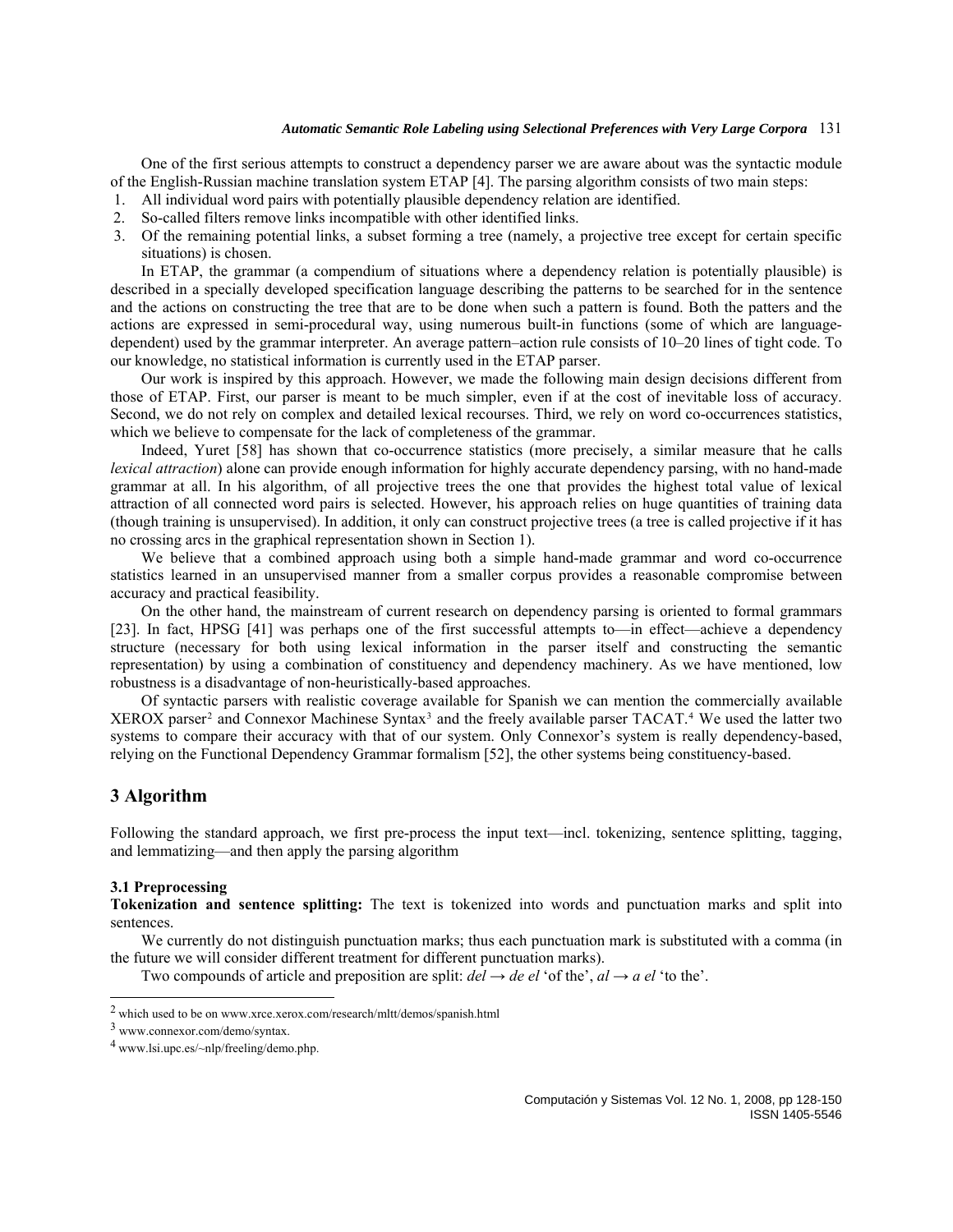| Sentence                                                                             | Rule                |
|--------------------------------------------------------------------------------------|---------------------|
| $Un(Det)$ perro(N) grande(Adj) ladra (V)                                             | $Det \leftarrow N$  |
| $perro(\underline{N})$ grande( $\underline{Adj}$ ) ladra (V)<br>Un(Det)              | $N \rightarrow Adj$ |
| <i>ladra</i> $(\underline{V})$<br>$perr_Q(N)$                                        | $N \leftarrow V$    |
| $Un(Det)$ grande $(Adj)$<br><i>ladra</i> (V)<br>perro(N)<br>$Un(Det)$ grande $(Adj)$ | Done                |

**Fig. 1.** Applying rules to parse *Un perro grande ladra* 'a big dork barks'

<span id="page-4-2"></span>Compound prepositions represented in writing as several words are jointed into one word, for example: *con la intención de* 'in order to', *a lo largo de* 'throughout', etc. Similarly treated are a few adverbial phrases such as *a pesar de* 'in spite of', *de otra manera* 'otherwise', etc., and several pronominal phrases such as *sí mismo* 'itself'. The list of such combination is small (currently including 62 items) and closed.

**Tagging:** The text is POS-tagged using the TnT tagger [\[10](#page-19-5)] trained on the Spanish corpus CLiC-TALP.[5](#page-4-0) This tagger has a performance of over 94%.

We also correct some frequent errors of the TnT tagger, for example:

| Rule                            | Example                                                                           |
|---------------------------------|-----------------------------------------------------------------------------------|
| Det Adj $V \rightarrow$ Det S V | <i>el ngles vino</i> 'the English(man) came'                                      |
|                                 | Det Adj Prep $\rightarrow$ Det S Prep <i>el ngles con</i> 'the English(man) with' |

Lemmatizing: We use a dictionary-based Spanish morphological analyzer [\[29](#page-20-7)].<sup>[6](#page-4-1)</sup> In case of ambiguity the variant of the part of speech (POS) reported by the tagger is selected, with the following exceptions:

| Tagger predicted | Analyzer found     | Example               |
|------------------|--------------------|-----------------------|
| Adjective        | Past participle    | <i>dado</i> 'given'   |
| Adverb           | Present participle | <i>dando</i> 'giving' |
| Noun             | Infinitive         | <i>dar</i> 'to give'  |

If the analyzer does not give an option in the first column but does give one in the second column, the latter is accepted. If an expected noun, adjective, or participle is not recognized by the analyzer, we try removing a suffix removal, e.g., *flaquito*  $\rightarrow$  *flaco* 'little (and) skinny  $\rightarrow$  skinny.' For this, we try removing a suspected suffix and check whether the word is recognized by the morphological analyzer. Examples of the suffix removal rules are:

| Rule                      | Example                                                                                           |
|---------------------------|---------------------------------------------------------------------------------------------------|
| $-cita \rightarrow -za$   | $tacita \rightarrow taza$                                                                         |
| $-quilla \rightarrow -ca$ | 'little cup $\rightarrow$ cup'<br>$chiquilla \rightarrow chica$<br>'nice girl $\rightarrow$ girl' |

<span id="page-4-0"></span>5 clic.fil.ub.es.

 $\overline{a}$ 

<span id="page-4-1"></span>6 www.Gelbukh.com/agme.

Computación y Sistemas Vol. 12 No. 1, 2008, pp 128-150 ISSN 1405-5546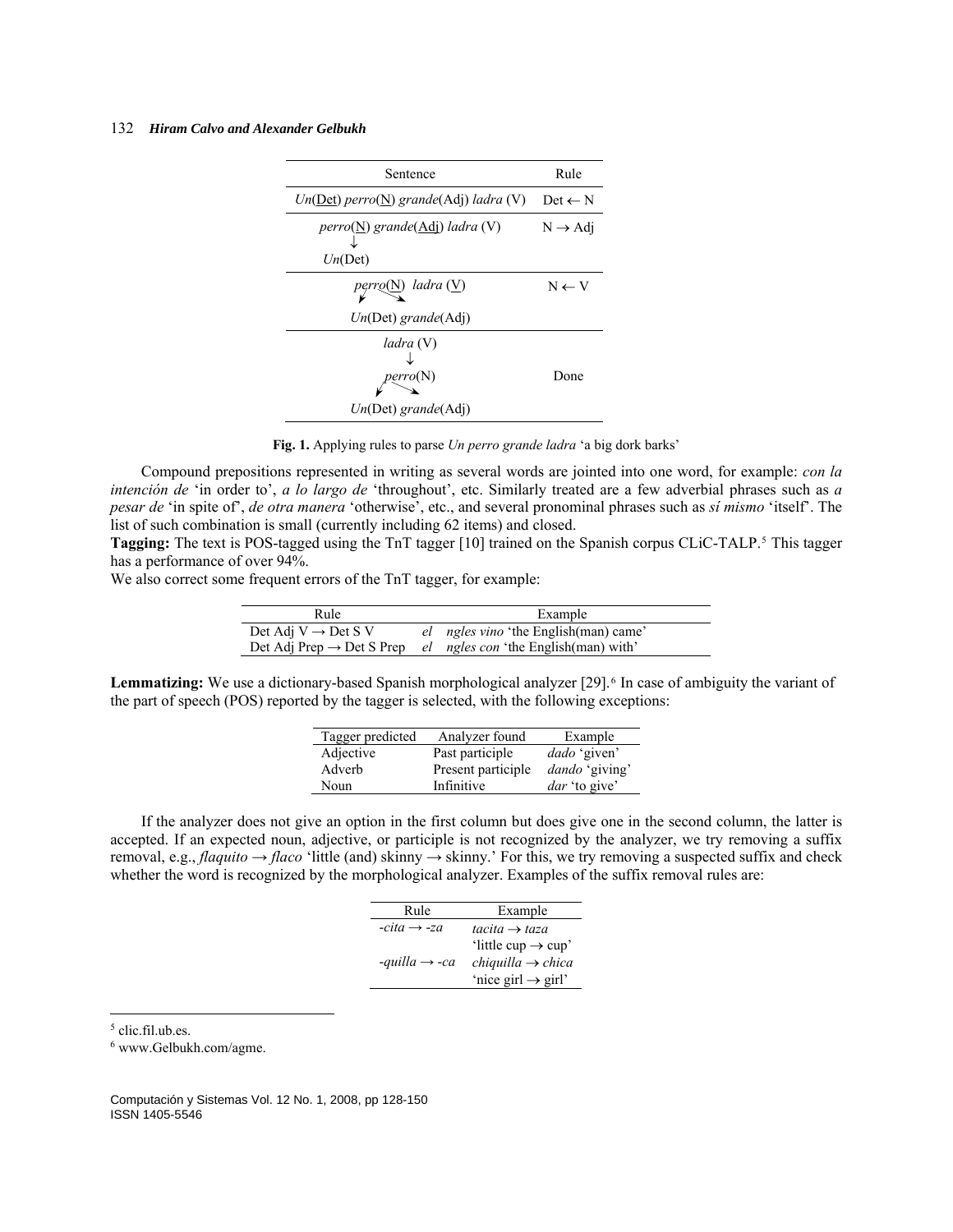### **3.2 Rules**

Parsing rules are applied to the lemmatized text. Following an approach similar to [\[4](#page-19-4),[15\]](#page-20-8), we represent a rule as a sub-graph, e.g.,  $N \leftarrow V$ . Application of a rule consists in the following steps:

- 1. A substring matching the sequence of the words in the rule is searched for in the sentence.
- 2. Syntactic relations between the matched words are established according to those specified in the rule.
- 3. All words that have been assigned a governor by the rule are removed from the sentence in the sense that they do not participate in further comparisons at step 1.

For example, for the sentence *Un perro grande ladra* 'a big dog barks' see [Fig.](#page-4-2) **1**.

As it can be seen from the example, the order of the rule application is important. The rules are ordered; at each iteration of the algorithm, the first applicable rule is applied, and then the algorithm repeats looking for an applicable rule from the first one. The processing stops when no rule can be applied.

Note that one of consequences of such an algorithm is its natural treatment of repeated modifiers. For example, in the phrases *el otro día* 'the other day' or *libro nuevo interesante* 'new interesting book' the two determiners (two adjectives, respectively) will be connected as modifiers to the noun by the same rule Det  $\leftarrow$  N (N  $\rightarrow$  Adj, respectively) at two successive iterations of the algorithm. We will give additional comments to some rules. Currently our grammar includes the rules sown in Table 1.

Coordinative conjunctions always have been a pain in the neck of dependency formalisms and an argument in favor of constituency approaches. Following the idea of Gladki [[30\]](#page-20-9), we represent coordinated words in a constituency-like manner, joining them in a compound quasi-word. In the resulting "tree" we effectively duplicate (or multiply) each arc coming to, or outgoing from, such a special node. For example, a fragment [*John Mary*] ←  $speak$  (*John and Mary speak*) is interpreted as representing two relationships: *John*  $\leftarrow$  *speak* and *Mary*  $\leftarrow$  *speak*; a fragment *merry* ← [*John Mary*] ← *marry* (*Merry John and Mary marry*) yields for dependency pairs: *merry* ← *John* ← *marry* and *merry* ← *Mary* ← *marry*. We should note that currently this machinery is not fully implemented in our system; accordingly, our rules for handling conjunctions are rewriting rules rather than tree construction rules. The first rule forms such a compound quasi-word out of two coordinated nouns if they precede a plural verb. The rule eliminates the conjunction, since in our implementation conjunctions do not participate in the tree structure. Basically what the rule does is to assure that the verb having such a compound subject is plural, i.e., to rule out the interpretation of *John loves Mary and Jack loves Jill* as *John loves* [*Mary and Jack*] *loves Jill*.

### **3.3 Prepositional Phrase Attachment**

This stage is performed after the stage of application of the rules described in the previous section. For any preposition that have not yet been attached to a governor, its compatibility with every noun and every verb in the sentence is evaluated using word co-occurrence statistics (which can be obtained by a simple query to an Internet search engine). The obtained measure is combined with a penalty on the linear distance: the more distant is a potential governor from the preposition in question the less appropriate it is for attachment.

#### **3.4 Heuristics**

The heuristics are applied after the stages described in the previous sections. The purpose of the heuristics is to attach the words that were not assigned any governor in the rule application stage.

The system currently uses the following heuristics, which are iteratively applied in this order, in a manner similar to how rules are applied:

- 1. An unattached *que* 'that, which' is attached to the nearest verb (to the left or to the right of the *que*) that does not have another *que* as its immediate or indirect governor.
- 2. For an unattached pronoun is attached to the nearest verb that does not have a *que* as its immediate or indirect governor.
- 3. An unattached N is attached to the most probable verb that does not have a *que* as its immediate or indirect governor. For estimating the probability, an algorithm similar to the one described in the previous section is used. The statistics described in [[17\]](#page-20-10) are used.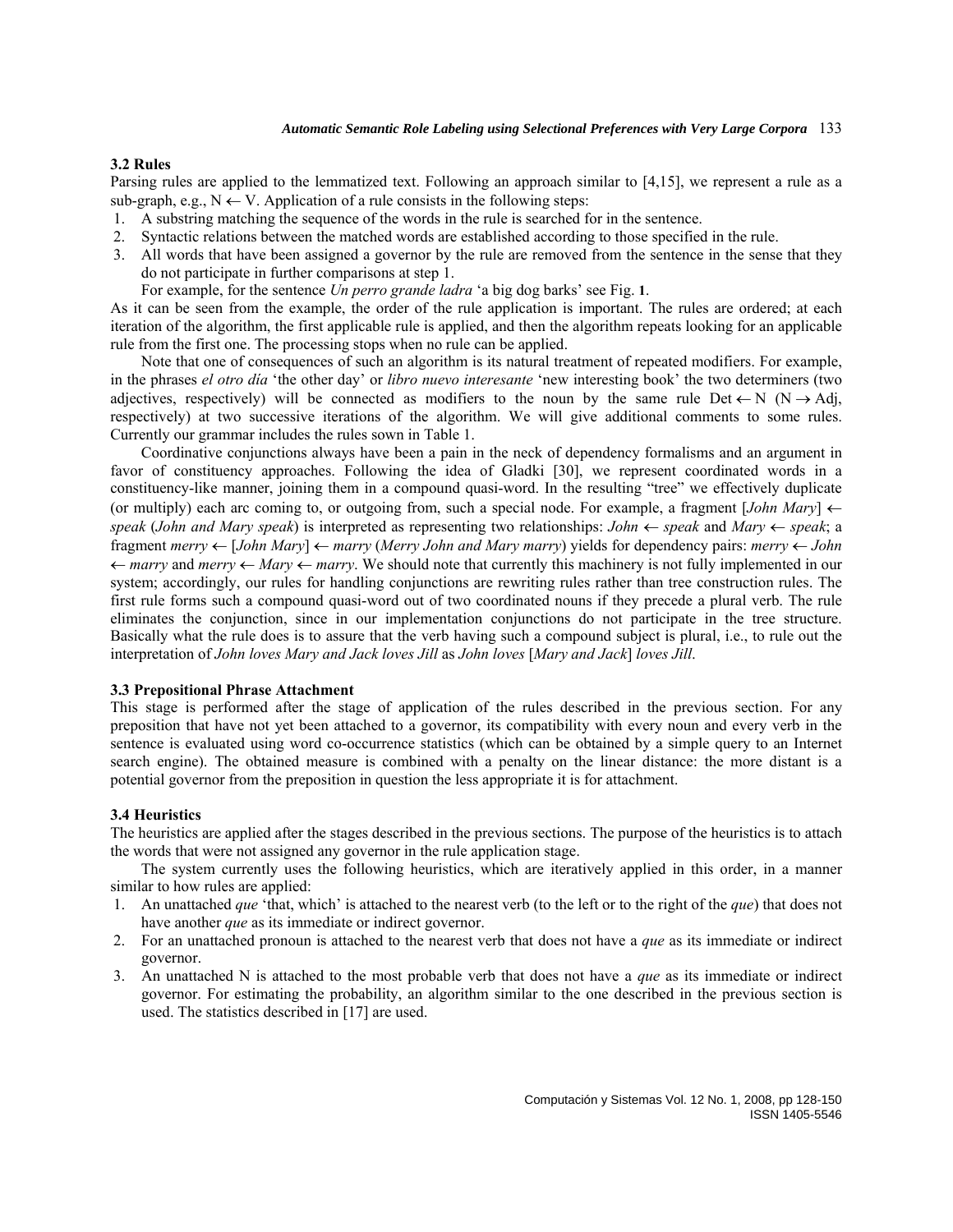- <span id="page-6-0"></span>4. For an unattached verb *v*, the nearest another verb *w* is looked for to the left; if there is no verb to the left, then the nearest one to the right is looked for. If *w* has a *que* as direct or indirect governor, then *v* is attached to this *que*; otherwise it is attached to *w*.
- 5. An unattached adverb or subordinative conjunction (except for *que*) is attached to the nearest verb (to the left or to the right of the *que*) that does not have another *que* as its immediate or indirect governor.

| Rule                                                    | Example                                                    |
|---------------------------------------------------------|------------------------------------------------------------|
|                                                         | Auxiliary verb system and verb chains                      |
| estar   andar $\leftarrow$ Ger                          | estar comiendo 'to be eating'                              |
| <i>haber</i>   ser $\leftarrow$ Part                    | haber comido 'to have eaten'                               |
| haber $\leftarrow$ estado $\leftarrow$ Ger              | haber estado comiendo 'have been eating'                   |
| $ir_{\text{pres}} a \leftarrow \text{Inf}$              | <i>ir a comer</i> 'to be going to eat'                     |
| $ir_{pres} \leftarrow \text{Ger} \leftarrow \text{Inf}$ | ir queriendo comer 'keep wanting to eat'                   |
| $V \rightarrow que \rightarrow Inf$                     | tener que comer 'to have to eat'                           |
| $V \rightarrow V$                                       | querer comer 'to want to eat'                              |
|                                                         | Standard constructions                                     |
| $Adv \leftarrow Adj$                                    | muy alegre 'very happy'                                    |
| $Det \leftarrow N$                                      | un hombre 'a man'                                          |
| $N \rightarrow Adj$                                     | hombre alto 'tall man'                                     |
| $Adj \leftarrow N$                                      | gran hombre 'great man'                                    |
| $V \rightarrow Adv$                                     | venir tarde 'come late'                                    |
| Adv $\leftarrow$ V                                      | <i>perfectamente entender</i> 'understand perfectly'       |
|                                                         | Conjunctions (see explanation below)                       |
| N Conj N V(pl) $\Rightarrow$ [N N] V(pl)                | Juan y María hablan 'John and Mary speak'                  |
| $X$ Conj $X \Rightarrow [X X]$<br>(X stands for any)    | (libro) nuevo e interesante 'new and interesting (book)'   |
|                                                         | Other rules                                                |
| $N \rightarrow queV$                                    | hombre que habla 'man that speaks'                         |
| $que \rightarrow V$                                     | que habla 'that speaks'                                    |
|                                                         | hombre tal que 'a man such that'; hombre, que 'man, which' |
| N X que                                                 |                                                            |
| (X stands for any)                                      |                                                            |
| $Det \leftarrow Pron$                                   | otro yo 'another I'                                        |
| $V \rightarrow Adj$                                     | sentir triste 'to feel sad'                                |
| $N$ , Adj                                               | hombre, alto 'man, tall'                                   |
| N, N                                                    | <i>hombre, mujer</i> 'man, woman'                          |
| $N \rightarrow Prep \rightarrow V$                      | obligación de hablar 'obligation to speak'                 |
|                                                         | <i>comer, dormir</i> 'eat, sleep'                          |
| $V$ Det $\leftarrow$ V                                  | <i>aborrecer el hacer</i> 'hate doing'                     |

**Table 1.** Grammar rules for parsing

Note that if the sentence contains more than one verb, at the step [4](#page-6-0) each verb is attached to some another verb, which can result in a circular dependency. However, this does not harm since such a circular dependency will be broken in the last stage of processing.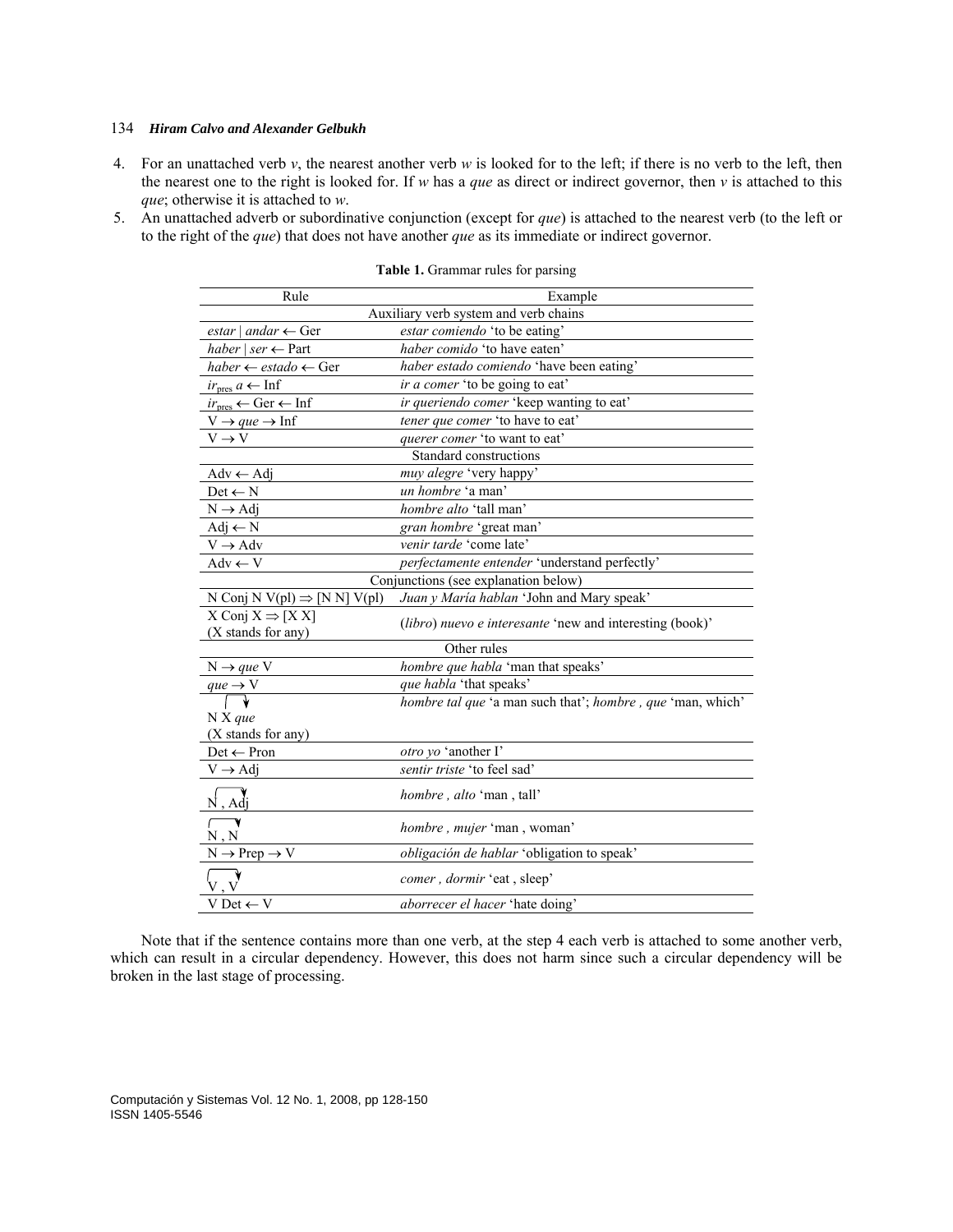#### **3.5 Selection of the Root**

The structure constructed at the steps of the algorithm described in the previous sections can be redundant. In particular, it can contain circular dependencies between verbs. The final step of analysis is to select the most appropriate root.

We use the following simple heuristics to select the root. For each node in the obtained digraph, we count the number of other nodes reachable from the given one through a directed path along the arrows. The word that maximizes this number is selected as the root. All its incoming arcs are deleted from the final structure.

## **4 Evaluation**

We present in this section a comparison of our parser against a hand-tagged gold standard. We also compare our parser with two widely known parsers for Spanish. The first one is Connexor Machinese Syntax for Spanish, a dependency parser, and TACAT, a constituency parser.

We have followed the evaluation scheme proposed by [\[12\]](#page-19-6), which suggests evaluating parsing accuracy based on grammatical relations between lemmatized lexical heads. This scheme is suitable for evaluating dependency parsers and constituency parsers as well, because it considers relations in a tree which are present in both formalisms, for example [Det *car the*] and [DirectObject *drop it*]. For our purposes of evaluation we translate the output of the three parsers and the gold standard into a series of triples including two words and their relationship. Then the triples of the parsers are compared against the triples from the gold standard.

We have chosen the corpus Cast3LB as our gold standard because it is, until now, the only syntactically tagged corpus for Spanish that is widely available. Cast3LB is a corpus consisting of 100,000 words (approx. 3,700 sentences) extracted from two corpora: the CLiCTALP corpus (75,000 words), a balanced corpus containing literary, journalistic, scientific, and other topics; the second corpus was the EFE Spanish news agency (25,000 words) corresponding to year 2000. This corpus was annotated following [[21\]](#page-20-11) using the constituency approach, so that we first converted it to a dependency treebank. A rough description of this procedure follows. For details, see [\[17](#page-20-10)].

- 1. Extract patterns from the treebank to form rules. For example, a node called NP with two children, Det and N vields the rule  $NP \rightarrow Det N$
- 2. Use heuristics to find the head component of each rule. For example, a noun will always be the head in a rule, except when a verb is present. The head is marked with the  $\omega$  symbol: NP  $\rightarrow$  Det  $\omega$ N.
- 3. Use this information to establish the connection between heads of each constituent
- 4. Extract triples for each dependency relation in the dependency tree-bank.

As an example, consider Table 2. It shows the triples for the sentence taken from Cast3LB. *El más reciente caso de caridad burocratizada es el de los bosnios, niños y adultos.* 'The most recent case of bureaucratized charity is the one about the Bosnian, children and adult.' In some cases the parsers extract additional triples not found in the gold standard.

We extracted 190 random sentences from the 3LB tree-bank and parsed them with Connexor and DILUCT. Precision, recall and F-measure of the different parsers against Cast3LB are as follows.

|                    | Precision | Recall | F-measure |
|--------------------|-----------|--------|-----------|
| Connexor           | 0.55      | 0.38   | 0.45      |
| <b>DILUCT</b>      | በ 47      | 0.55   | 0.51      |
| TACAT <sup>7</sup> |           | 0.30   |           |

Note that the Connexor parser, though has a rather similar F-measure as our system, is not freely available and of course is not open-source.

 $\overline{a}$ 

<span id="page-7-0"></span><sup>7</sup> Results for TACAT were kindly provided by Jordi Atserias.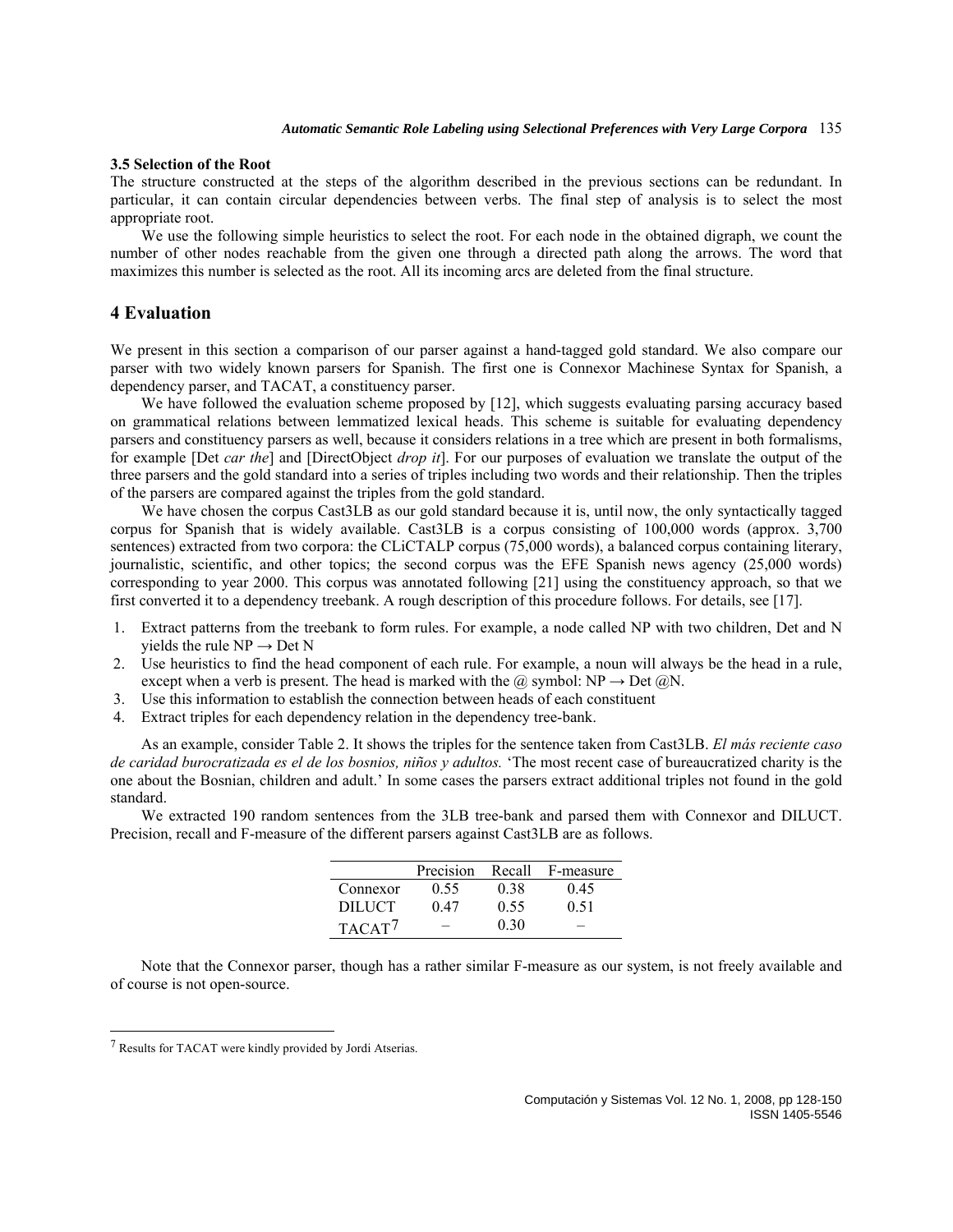# **5 Application to Prepositional Phrase Attachment Disambiguation**

Extracting information automatically from texts for database representation requires previously well-grouped phrases so that entities can be separated adequately. For example in the sentence *See the cat with a telescope*, two different groupings are possible: *See [the cat] [with a telescope]* or *See [the cat with a telescope]*. The first case involves two different entities, while the second case has a single entity. This problem is known in syntactic analysis as prepositional phrase (PP) attachment disambiguation.

| panis              | gloss             |              | .omnexo |             | ACAT        |
|--------------------|-------------------|--------------|---------|-------------|-------------|
| adulto DET el      | 'the adult'       | $\mathbf{x}$ |         |             |             |
| bosnio DET el      | 'the bosnian'     | $\mathbf x$  | X       | X           |             |
| caridad ADJ        | 'bureaucratized   | $\mathbf x$  |         | X           | X           |
| burocratizado      | charity'          |              |         |             |             |
| caso ADJ reciente  | 'recent case'     | X            |         | X           | X           |
| caso DET el        | 'the case'        | X            |         | X           | $\mathbf x$ |
| caso PREP de       | 'case of'         | X            | X       | X           | $\mathbf x$ |
| de DET el          | 'of the'          | X            |         |             | $\mathbf x$ |
| de SUST adulto     | 'of adult'        | $\mathbf{x}$ |         |             |             |
| de SUST bosnio     | 'of bosnian'      | $\mathbf{x}$ |         | X           |             |
| de SUST caridad    | 'of charity'      | X            | X       | X           | X           |
| de SUST niño       | 'of children'     | X            |         |             |             |
| niño DET el        | 'the child'       | $\mathbf{x}$ |         |             |             |
| reciente ADV más   | 'most recent'     | X            |         |             | X           |
| ser PREP de        | be of             | X            |         | X           | $\mathbf x$ |
| ser SUST caso      | 'be case'         | $\mathbf{x}$ |         | X           | X           |
| recentar SUST caso | 'to recent case'  |              | X       |             |             |
| caso ADJ más       | 'case most'       |              |         | X           |             |
| bosnio SUST niño   | 'bosnian child'   |              |         | $\mathbf x$ |             |
| ser SUST adulto    | 'be adult'        |              |         | X           |             |
| de.                | $\circ$ f $\cdot$ |              |         |             | $\mathbf x$ |
| , los              | $:$ the $"$       |              |         |             | X           |
| , bosnios          | , Bosnian'        |              |         |             | X           |

| <b>Table 2.</b> Triples extracted for the sentence: El más reciente caso de caridad |  |
|-------------------------------------------------------------------------------------|--|
| burocratizada es el de los bosnios, niños y adultos                                 |  |

There are several methods to disambiguate a PP attachment. Earlier methods, e.g. those described in [\[43,](#page-21-9) [11\]](#page-19-7), showed that up to 84.5% of accuracy could be achieved using treebank statistics. Kudo and Matsumoto [[31](#page-20-12)] obtained 95.77% accuracy with an algorithm that needed weeks for training, and Lüdtke and Sato [\[26\]](#page-20-13) achieved 94.9% accuracy requiring only 3 hours for training. These methods require a corpus annotated syntactically with chunk-marks. This kind of corpora is not available for every language, and the cost to build them can be relatively high, considering the number of person-hours that are needed. A method that works with untagged text is presented in [[14](#page-20-14)]. This method has an accuracy of 82.3, it uses the Web as corpus and therefore it can be slow—up to 18 queries are used to resolve a single PP attachment ambiguity, and each preposition + noun pair found in a sentence multiplies this number.

Computación y Sistemas Vol. 12 No. 1, 2008, pp 128-150 ISSN 1405-5546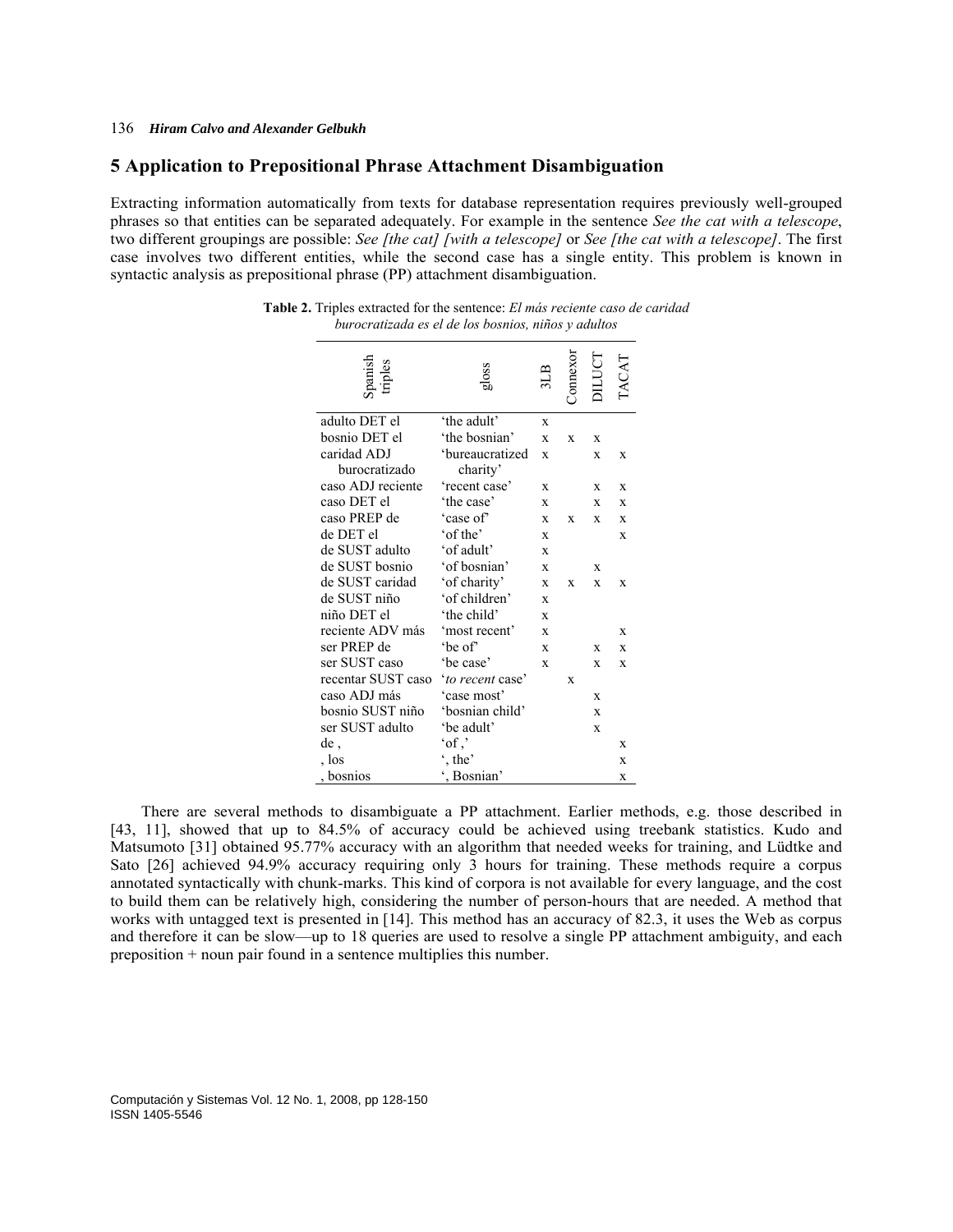|                        | Literal English        | Occurre | % of total verb |
|------------------------|------------------------|---------|-----------------|
| Triplet                | translation            | nces    | occurrences     |
| ir a { $actual$ }      | go to {activity}       | 711     | 2.41%           |
| ir a {tiempo}          | go to ${time}$         | 112     | $0.38\%$        |
| ir hasta {comida}      | go until {food}        |         | $0.00\%$        |
| beber {sustancia}      | drink {substance}      | 242     | 8.12%           |
| beber de {sustancia}   | drink of {substance}   | 106     | $3.56\%$        |
| beber con {comida}     | drink with {food}      |         | $0.03\%$        |
| amar a {agente causal} | love to {causal agent} | 70      | $2.77\%$        |
| amar a $\{lugar\}$     | love to ${place}$      | 12      | $0.47\%$        |
| amar a {sustancia}     | love to {substance}    | 2       | 0.08%           |

Table 3. Occurrence examples for some verbs in Spanish

The algorithm presented in [[14\]](#page-20-14) is based on the idea that a very big corpus has enough representative terms that allow PP attachment disambiguation. As nowadays it is possible to have locally very big corpora, we ran experiments to explore the possibility of applying such method without the limitation of an Internet connection. We tested with a very big corpus of 161 million words in 61 million sentences. This corpus was obtained online from 3 years of publication of 4 newspapers. The results were disappointing—the same algorithm that used the Web as corpus yielding a recall of almost 90% had a recall of only 36% with a precision of almost 67% using the local newspaper corpus.

| Word        | English translation | Classification |
|-------------|---------------------|----------------|
| rapaz       | predatory           | activity       |
| rapidez     | quickness           | activity       |
| rapiña      | prey                | shape          |
| rancho      | ranch               | place          |
| raqueta     | racket              | thing          |
| raquitismo  | rickets             | activity       |
| rascacielos | skyscraper          | activity       |
| rasgo       | feature             | shape          |
| rastreo     | tracking            | activity       |
| rastro      | track               | activity       |
| rata        | rat                 | animal         |
| ratero      | robber              | causal agent   |
| rato        | moment              | place          |
| ratón       | mouse               | animal         |
|             | boundary            | activity       |
| raya        | manta ray           | animal         |
|             | dash                | shape          |
| rayo        | ray                 | activity       |
| raza        | race                | grouping       |
| razón       | reason              | attribute      |
| raíz        | root                | part           |
| reacción    | reaction            | activity       |
| reactor     | reactor             | thing          |
| real        | real                | grouping       |
| realidad    | reality             | attribute      |
| realismo    | realism             | shape          |
| realización | realization         | activity       |
| realizador  | producer            | causal agent   |

**Table 4.** Examples of Semantic Classifications of Nouns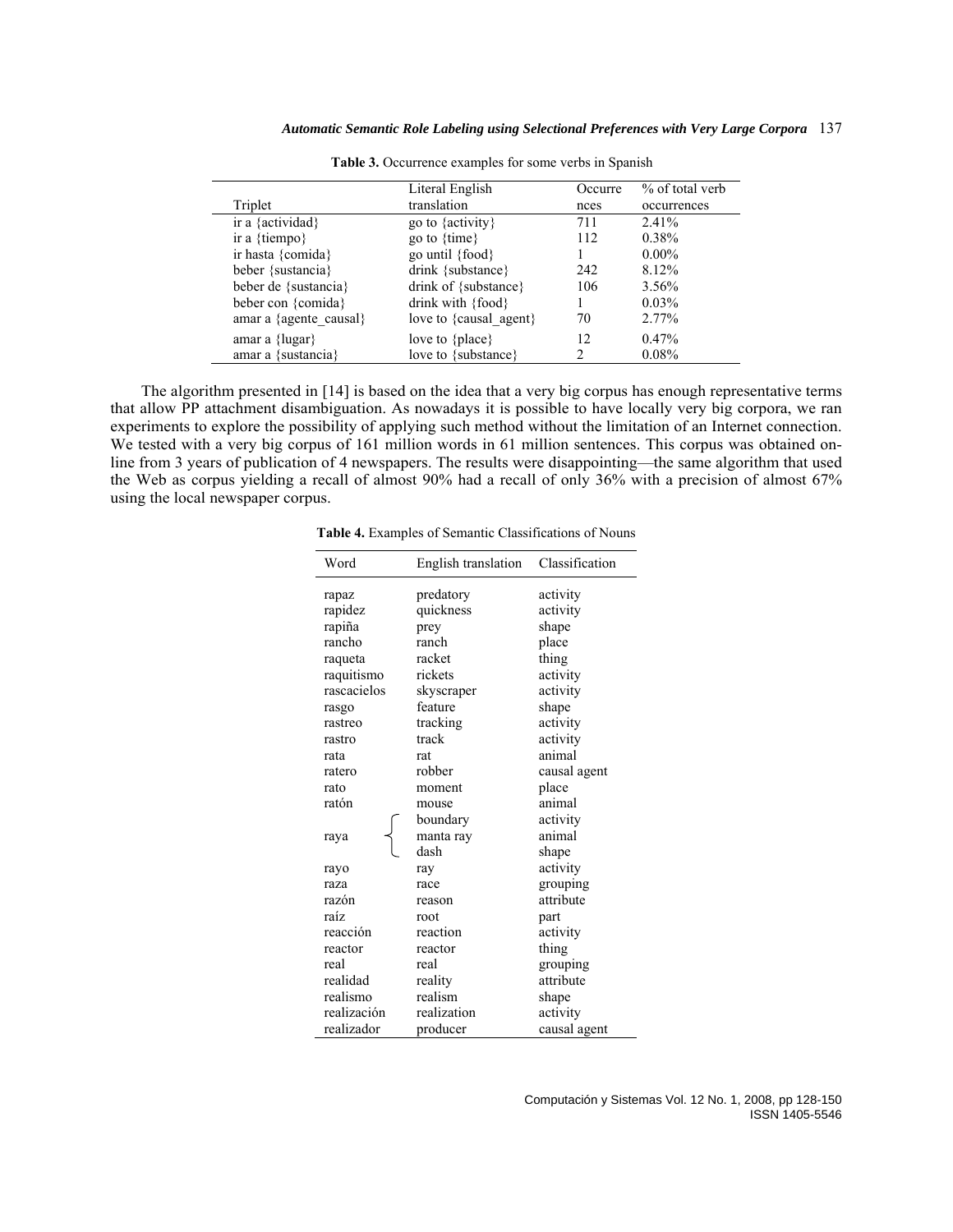Therefore, our hypothesis is that we need to generalize the information contained in the local newspaper corpus to maximize recall and precision. A way for doing this is using selectional preferences: a measure of the probability of a complement to be used for certain verb, based on the semantic classification of the complement. This way, the problem of analyzing *I see the cat with a telescope* can be solved by considering *I see {animal} with {instrument}* instead.

For example, to disambiguate the PP attachment for the *Spanish* sentence *Bebe de la jarra de la cocina* '(he) drinks from the jar of the kitchen' selectional preferences provide information such as *from {place}* is an uncommon complement for the verb *bebe* 'drinks', and thus, the probability of attaching this complement to the verb *bebe*, is low. Therefore, it is attached to the noun *jarra* yielding *Bebe de [la jarra de la cocina]* '(he) drinks [from the jar of the kitchen]'.

Table 3 shows additional occurrence examples for some verbs in Spanish. From this table it can be seen that the verb *ir* 'to go' is mainly used with the complement *a {activity}* 'to {activity}'. Less used combinations have almost zero occurrences, such as *ir hasta {food}* lit. 'go until food'*.* The verb *amar* 'to love' is often used with the preposition *a* 'to'.

| $\{food\}$ :      | breakfast, feast, cereal, beans, milk, etc.       |
|-------------------|---------------------------------------------------|
| {activity}:       | abuse, education, lecture, fishing, hurry, test   |
| ${time}$ :        | dawn, history, Thursday, middle age, childhood    |
| $\{substance\}$ : | alcohol, coal, chocolate, milk, morphine          |
| $\{name\}$ :      | John, Peter, America, China                       |
| {causal agent}:   | lawyer, captain, director, intermediary, grandson |
| $\{place\}$ :     | airport, forest, pit, valley, courtyard, ranch    |

**Fig. 2.** Examples of words for categories shown in Table 4

In this section, we propose a method to obtain selectional preferences information such as that shown in Table 3. In Section 5.1, we will discuss briefly related work on selectional preferences. Sections 5.2 to 5.5 explain our method. In Section 5.6, we present an experiment and evaluation of our method applied to PP attachment disambiguation.

#### **5.1 Related work**

The terms *selectional constraints* and *selectional preferences* are relatively new, although similar concepts are present in works such as [\[55\]](#page-21-10) or [\[25\]](#page-20-15). One of the earliest works using these terms was [[44](#page-21-11)], where Resnik considered selectional constraints to determine the restrictions that a verb imposes on its object. Selectional constraints have rough values, such as whether an object of certain type can be used with a verb. Selectional preferences are graded and measure, for example, the probability that an object can be used for some verb [[45](#page-21-12)]. Such works use a shallow parsed corpus and a semantic class lexicon to find selectional preferences for word sense disambiguation.

Another work using semantic classes for syntactic disambiguation is [\[42\]](#page-21-13). In this work, Prescher *et al.* use an EM-Clustering algorithm to obtain a probabilistic lexicon based in classes. This lexicon is used to disambiguate target words in automatic translation.

A work that particularly uses WordNet classes to resolve PP attachment is [[11](#page-19-7)]. In this work, Brill and Resnik apply the Transformation-Based Error-Driven Learning Model to disambiguate the PP attachment, obtaining an accuracy of 81.8%. This is a supervised algorithm.

#### **5.2 Sources of Noun Semantic Classification**

A semantic classification for nouns can be obtained from existing WordNets, using a reduced set of classes corresponding to the unique top-concepts for WordNet nouns described in [[36](#page-21-14)]. These classes are: activity, animal, life form, phenomenon, thing, causal agent, place, flora, cognition, process, event, feeling, form, food, state, grouping, substance, attribute, time, part, possession, and motivation. To these unique top-concepts or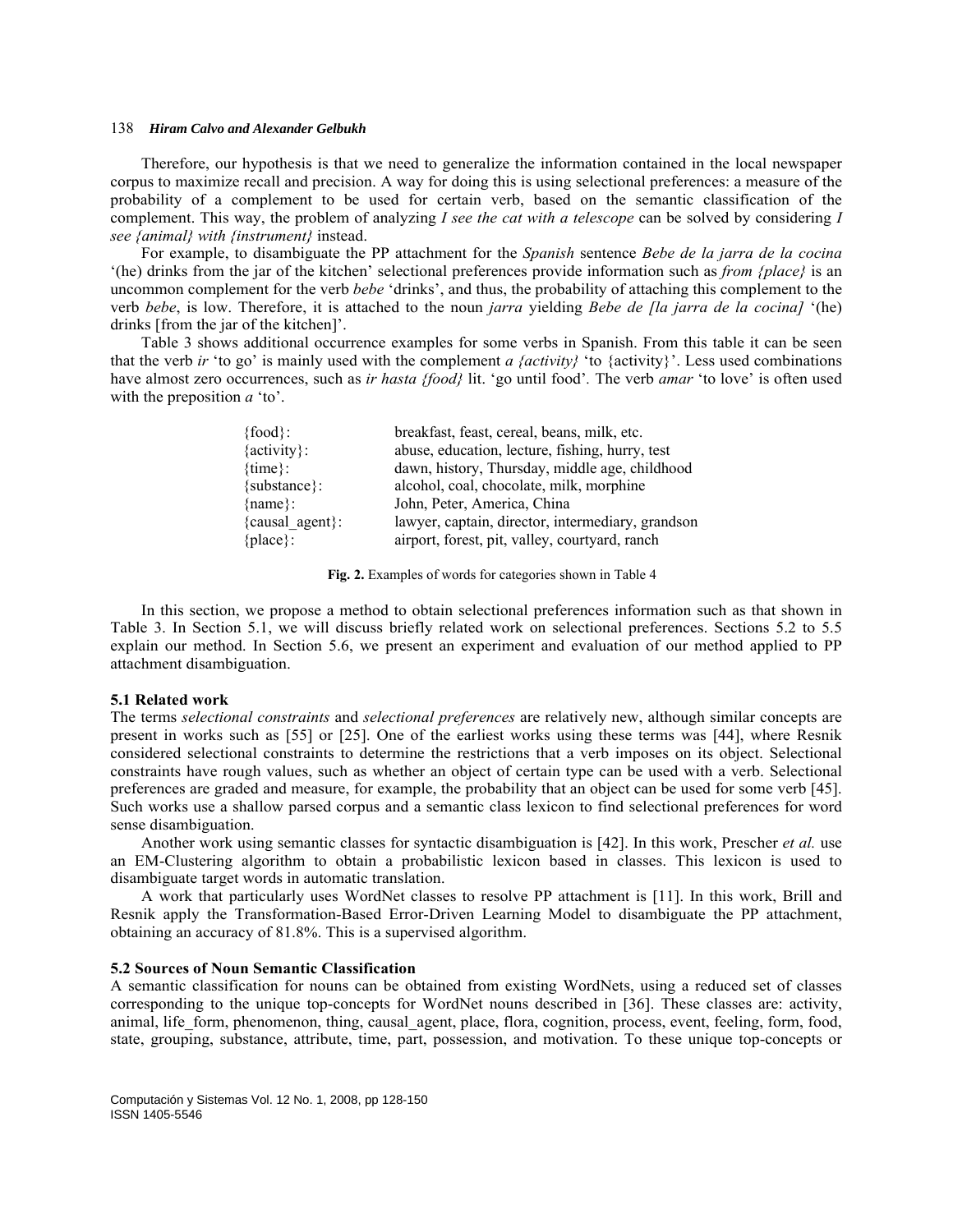beginners, *name* and *quantity* are added. *name* corresponds to capitalized words not found in the semantic dictionary and *quantity* corresponds to numbers.

Since not every word is covered by WordNet and since there is not a WordNet for every language, the semantic classes can be alternatively obtained automatically from Human-Oriented Explanatory Dictionaries. A method for doing this is explained in detail in [\[13\]](#page-19-8). Examples of semantic classification of nouns extracted from the human-oriented explanatory dictionary [\[32\]](#page-20-16) using this method are shown in Table 4 and Figure 2.

#### **5.3 Preparing Sources for Extracting Selectional Preferences**

Journals or newspapers are common sources of great amounts of medium to good quality text. However, usually these media exhibit a trend to express several ideas in little space.

This causes sentences to be long and full of subordinate sentences, especially for languages in which an unlimited number of sentences can be nested. Because of this, one of the first problems to be solved is to break a sentence into several sub-sentences. Consider for example the sentence shown in Figure 4—it is a single sentence, extracted from a Spanish newspaper.

We use two kinds of delimiters to separate subordinate sentences: delimiter words and delimiter patterns. Examples of delimiter words are *pues* 'well'*, ya que* 'given that'*, porque* 'because'*, cuando* 'when'*, como* 'as'*, si* 'if'*, ore so* 'because of that'*, y luego* 'and then'*, con lo cual* 'with which'*, mientras* 'in the meantime'*, con la cual* 'with which' (feminine)*, mientras que* 'while'. Examples of delimiter patterns are shown in Figure 3. These patterns are POS based, so the text was shallow-parsed before applying them.

The sentence in Figure 4 was separated using this simple technique so that each sub-sentence lies in a different row.

#### **5.4 Extracting Selectional Preferences Information**

Now that sentences are tagged and separated, our purpose is to find the following syntactic patterns:

- 1. Verb NEAR Preposition NEXT TO Noun
- 2. Verb NEAR Noun
- 3. Noun  $_{NEAR}$  Verb
- 4. Noun NEXT TO Preposition NEXT TO Noun

| PREP V,                 | CONJ PRON V    | CONJ N V          |
|-------------------------|----------------|-------------------|
| V ADV que               | PREP DET que N | PREP DET V        |
| , PRON V                | N que V        | , N V             |
| V PREP N , N V          | , donde        | N, que V          |
| V PREP N, N PRON V N, N |                | N, CONJ que       |
| V PREP N V              | CONJ N N V     | N que N PRON V    |
| V de que                | CONJ N PRON V  | CONJ PRON que V V |

**Fig. 3.** Delimiter patterns V: verb, PREP: preposition, CONJ: conjunction, DET: determiner, N: noun, lowercase are strings of words

Patterns 1 to 3 will be referred henceforth as *verb patterns*. Pattern 4 will be referred as a *noun* or *noun classification pattern.* The  $_{\text{NEAR}}$  operator implies that there might be other words in-between. The operator  $_{\text{NEXT}}$ TO implies that there are no words in-between. Note that word order is preserved, thus pattern 2 is different of pattern 3. The results of these patterns are stored in a database. For verbs, the lemma is stored. For nouns, its semantic classification, when available through Spanish WordNet, is stored. As a noun may have several semantic classifications, due to, for example, several word senses, a different pattern is stored for each semantic classification. For example, see Table 6. This table shows the information extracted for the sentence of Figure 4.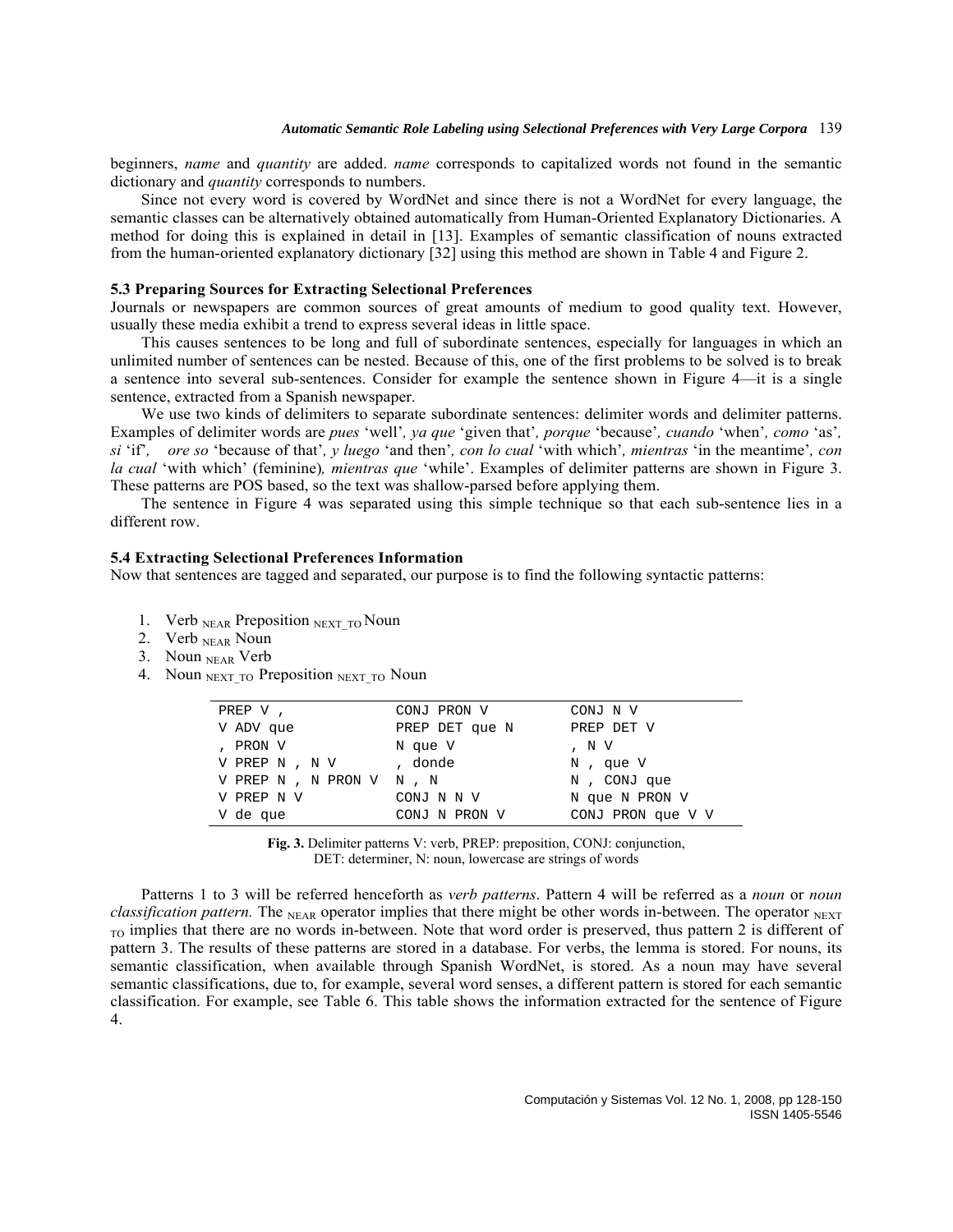Once this information is collected, the occurrence of patterns is counted. For example, the last two rows in Table 6, *fin, de, año* and *fin, de, siglo* add 2 of each of the following occurrences: place of cognition, cognition of cognition, event of cognition, time of cognition, place of time, cognition of time, event of time, and time of time. An example of the kind of information that results from this process is shown in Table 3. This information is used then as a measure of the selectional preference that a noun has to a verb or to another noun.

#### **5.5 Experiment and Results**

The procedure explained in the previous sections was applied to a corpus of 161 million words comprising more than 3 years of articles from four different Mexican newspapers. It took approximately three days on a Pentium IV PC to obtain 893,278 different selectional preferences for verb patterns (patterns 1 to 3) for 5,387 verb roots, and 55,469 different semantic selectional preferences for noun classification patterns (pattern 4).

In order to evaluate the quality of the selectional preferences obtained, we tested them on the task of PP attachment disambiguation. Consider the first two rows of Table 6, corresponding to the fragment of text *governed by the laws of the market*. This fragment reported two selectional preferences patterns: *govern by {cognition}* and *govern of {activity/thing}*. With the selectional preferences obtained, it is possible to determine automatically the correct PP attachment: values of co-occurrence for *govern of {activity/thing}* and *{cognition} of {activity/thing}* are compared. The highest one sets the attachment.

Formally, to decide if the noun  $N_2$  is attached to its preceding noun  $N_1$  or is attached to the verb V of the local sentence, the values of frequency for these attachments are compared using the following formula [\[54\]](#page-21-15):

$$
freq(X, P, C_2) = \frac{occ(X, P, C_2)}{occ(X) + occ(C_2)},
$$

where X can be V, a verb, or  $C_1$ , the classification of the first noun N<sub>1</sub>. P is a preposition, and  $C_2$  is the classification of the second noun N<sub>2</sub>. If *freq(C<sub>1</sub>, P, C<sub>2</sub>)* > *freq(V, P, C<sub>2</sub>)*, then the attachment is decided to the noun  $N_1$ . Otherwise, the attachment is decided to the verb V. The values of  $occ(X, P, C_2)$  are the number of occurrences of the corresponding pattern in the corpus. See Table 3 for examples of verb occurrences. Examples of noun classification occurrences taken from the Spanish journal corpus are: *{place} of {cognition}*: 354,213, *{place} with {food}*: 206, *{place} without {flora}*: 21. The values of *occ(X)* are the number of occurrences of the verb or the noun classification in the corpus. For example, for *{place}* the number of occurrences is 2,858,150.

The evaluation was carried on 3 different files of LEXESP corpus [\[48](#page-21-16)], containing 10,926 words in 546 sentences. On average, this method achieved a precision of 78.19% and a recall of 76.04%. Details for each file processed are shown in Table 5.

#### **5.6 Evaulation of using PP Attachment Disambiguation using Selectional Preferences**

Using selectional preferences for PP attachment disambiguation yielded a precision of 78.19% and a recall of 76.04%. These results are not as good as the ones obtained with other methods, such as an accuracy of 95%. However, this method does not require any costly resource such as an annotated corpus, nor an Internet connection (using the web as corpus); it does not even need the use of a semantic hierarchy (such as WordNet), as the semantic classes are obtained from Human-Oriented Explanatory Dictionaries, as it was discussed in Section 5.2.

| file         | #sentences | words  | average words<br>per sentence | kind of text | precision | recall |
|--------------|------------|--------|-------------------------------|--------------|-----------|--------|
| n1           | 252        | 4.384  | 17.40                         | news         | 80.76%    | 75.94% |
| t1           | 74         | 1.885  | 25.47                         | narrative    | 73.01%    | 71.12% |
| d1           | 220        | 4.657  | 21.17                         | sports       | 80.80%    | 81.08% |
| total: $546$ |            | 10,926 |                               | average:     | 78.19%    | 76.04% |

**Table 5.** Results of the PP attachment disambiguation using selectional preferences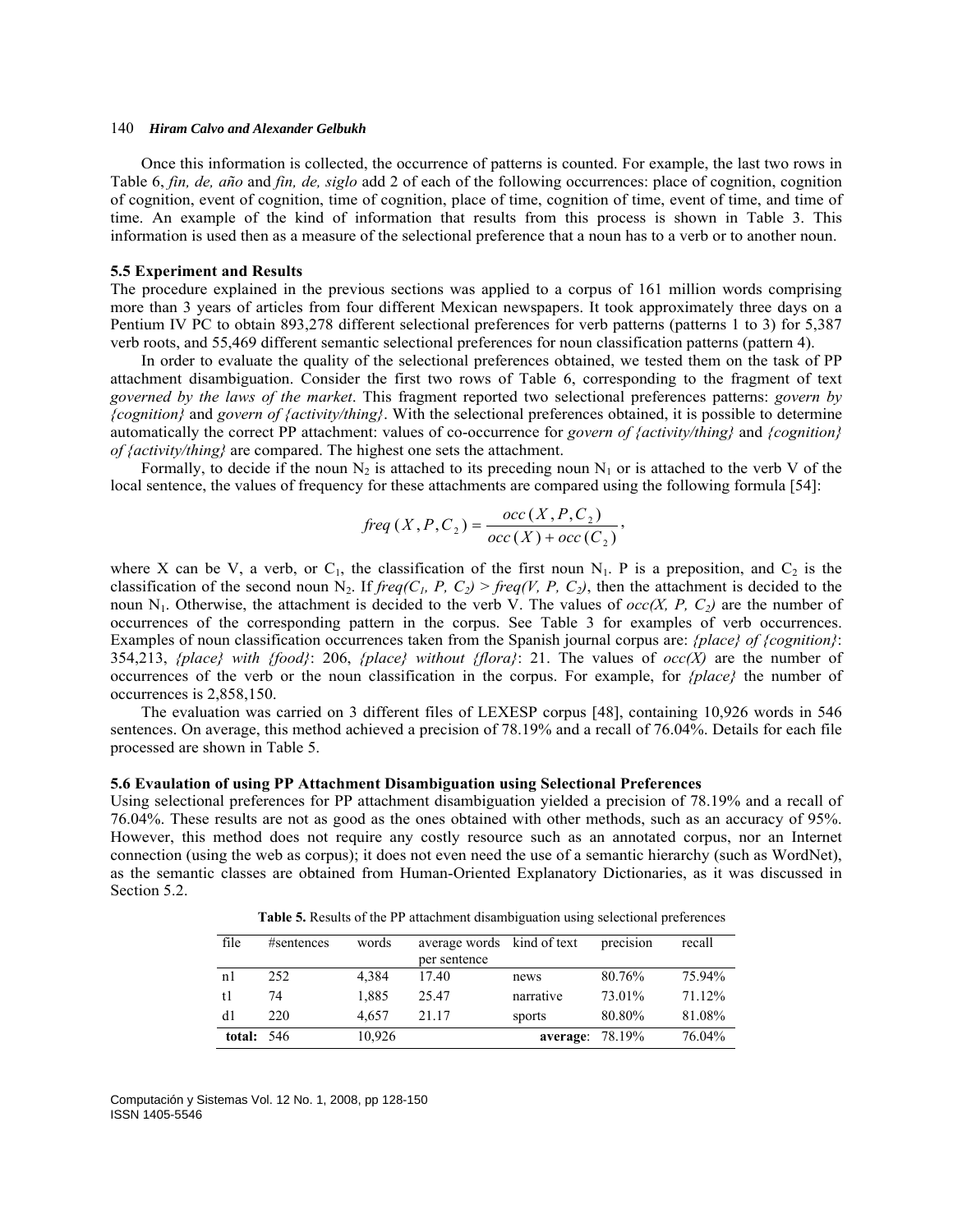| Y ahora, cuando                                                                                    | And now, when                               |  |  |
|----------------------------------------------------------------------------------------------------|---------------------------------------------|--|--|
| (el mundo) está gobernado por (las leyes                                                           | the world is governed by market's laws,     |  |  |
| del mercado), cuando                                                                               | when                                        |  |  |
| (lo determinante en la vida) es                                                                    | what determines life is                     |  |  |
| comprar o                                                                                          | to buy or                                   |  |  |
| vender, sin                                                                                        | to sell without                             |  |  |
| <b>fijarse</b> en $\leq$ los que                                                                   | <b>taking</b> into account those that       |  |  |
| carecen de todo $>$ ,                                                                              | don't have anything,                        |  |  |
| son fácilmente comprensibles <las< td=""><td>easily understandable are the reasons for</td></las<> | easily understandable are the reasons for   |  |  |
| razones de                                                                                         | the global publicity wave that              |  |  |
| la ola de publicidad global que                                                                    |                                             |  |  |
| convenció $\leq a$ los posibles                                                                    | <b>convinced</b> the possible buyers of     |  |  |
| compradores de servicios y                                                                         | services and gifts that                     |  |  |
| regalos > de que                                                                                   |                                             |  |  |
| había (grandes razones) para                                                                       | there were great reasons to                 |  |  |
| celebrar $>$ y                                                                                     |                                             |  |  |
| como les <b>pareciese</b> poco (el fin de año)                                                     | celebrate, and                              |  |  |
| se lanzaron a                                                                                      | as the end of the year was not enough for   |  |  |
| <b>propagar</b> (el fin del siglo y del milenio)                                                   | them.                                       |  |  |
|                                                                                                    | they <b>launched</b> themselves             |  |  |
|                                                                                                    | to propagate the end of the century and the |  |  |
|                                                                                                    | millennium                                  |  |  |

**Fig. 4.** Example of a very long sentence in a style typically found in journals ( ) surround simple NPs; < > surround NP subordinate clauses, **verbs** are in boldface

We found also that, at least for this task, applying techniques that use the Web as corpus to local corpora reduces the performance of these techniques in more than 50%, even if the local corpora are very big.

In order to improve results for PP attachment disambiguation using selectional preferences, our hypothesis is that instead of using only 25 fixed semantic classes, intermediate classes can be obtained by using a whole hierarchy. In this way, it would be possible to have a flexible particularization for terms commonly used together, i.e. collocations, such as *fin de año* 'end of year', while maintaining the power of generalization. Another point of further developments is to add a WSD module, so that not every semantic classification for a single word is considered, as it was described in Section 5.5.

## **6 Application to Word Sense Disambiguation**

Selectional Preferences are patterns that measure the degree of coupling of an argument (direct object, indirect object and prepositional complements) with a verb. For example, for the verb *to drink*, the direct objects *water*, *juice*, *vodka*, and *milk* are more probable than *bread*, *ideas*, or *grass*.

In order to have a wide coverage of possible complements for a verb, it is necessary to have a very big training corpus, so that every combination of a verb and a complement be found in such a training corpus. However, even for a corpus of hundreds of millions of words, there are word combinations that do not occur in it; sometimes these word combinations are not used very frequently, or sometimes they are used often but they are not seen in certain training corpora.

A solution for this problem is to use word classes. In this case, *water, juice*, *vodka* and *milk* belong to the class of *liquid* and can be associated with the verb *to drink*. However, not all verbs have a single class that is associated with them. For example the verb *to take* can have arguments of many different classes: *take a seat*, *take place*, *take time*, etc. On the other hand, each word can belong to more than one class. This depends not only on the sense of the word, but the main feature that has been taken into account when assigning it to a class. For example, if we consider the color of the objects, *milk* would belong to the class of white objects. If we consider physical properties, it may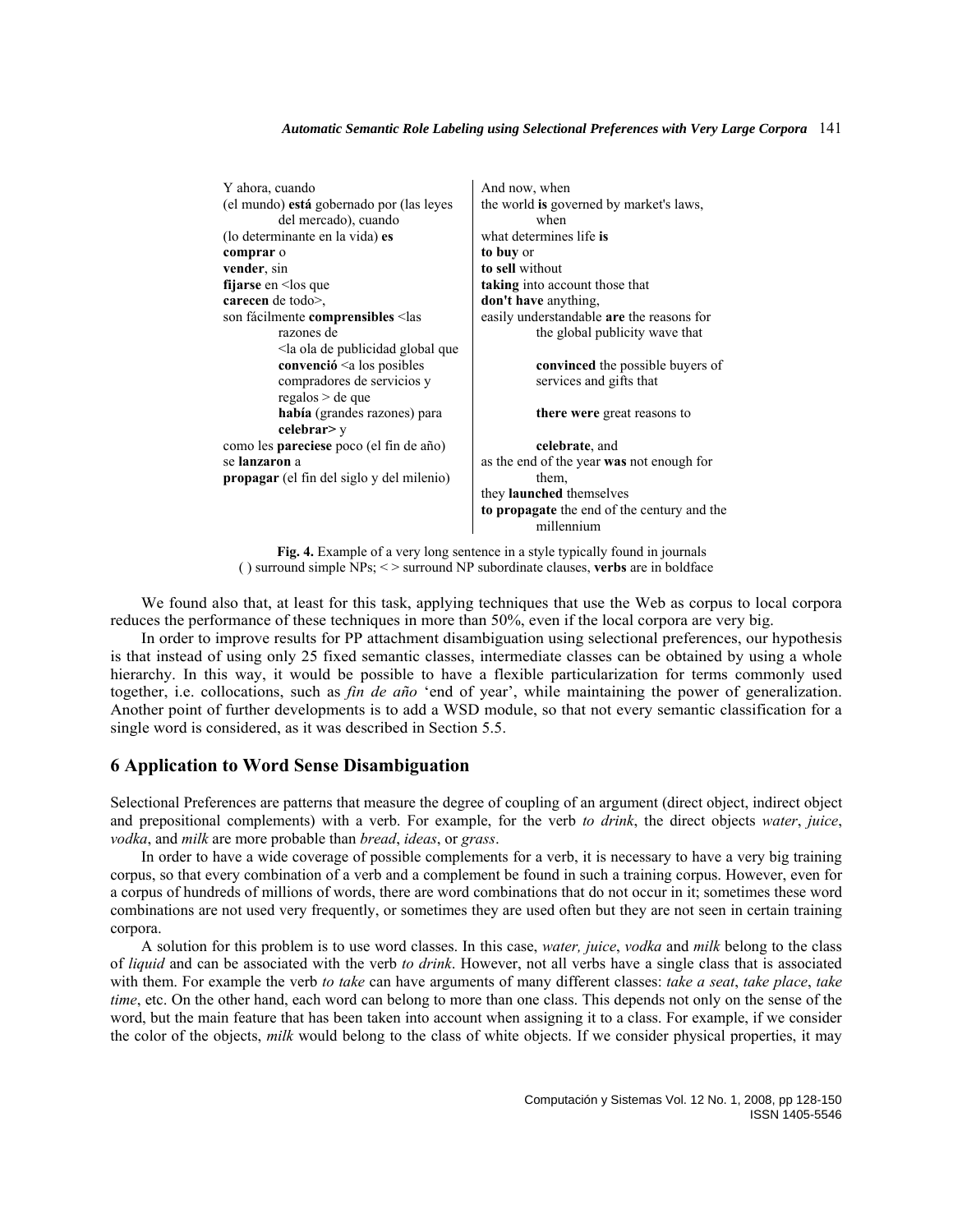belong to the class of fluids or liquids. *Milk* can be *basic\_food* too, for example. We can say then that the relevant classification for a word depends both on its use and the classification system being used.

| Words                   | Literal translation       | Pattern                                                               |
|-------------------------|---------------------------|-----------------------------------------------------------------------|
| gobernado, por, ley     | governed, by, law         | gobernar, por,<br>cognition                                           |
| gobernado, de, mercado  | governed, of, market      | gobernar, de,<br>activity thing                                       |
| es, en, vida            | is, in, life              | ser, en,<br>state life form<br>causal agent attribute                 |
| convenció, a, comprador | convinced, to, buyer      | convencer, a,<br>causal agent                                         |
| convenció, de, servicio | convinced, of, service    | convencer, de,<br>activity process<br>possession thing<br>grouping    |
| pareciese, de, año      | may seem, of, year        | parecer, de,<br>cognition time                                        |
| lanzaron, de, año       | released, of, year        | lanzar, de,<br>cognition time                                         |
| propagar, de, siglo     | propagate, of, century    | propagar, de,<br>cognition time                                       |
| propagar, de, milenio   | propagate, of, millennium | propagar, de,<br>cognition time                                       |
| ley, de, mercado        | law, of, market           | cognition, de,<br>activity thing                                      |
| ola, de, publicidad     | wave, of, publicity       | event, de,<br>activity cognition                                      |
| comprador, de, servicio | buyer, of, service        | causal agent, de,<br>activity process<br>possession thing<br>grouping |
| fin, de, año            | end, of, year             | place cognition event time,<br>de.<br>cognition time                  |
| fin, de, siglo          | end, of, century          | place cognition event time,<br>de, cognition time                     |

**Table 6.** Semantic patterns information extracted from Sentence in Figure 4

To find a correlation between the usage of a noun, its sense, and the selectional preferences for the verbs, the following kind of information is needed: (1) Ontological information for a word —a word is not linked to a single class, but a whole hierarchy, and (2) information of the usage of the word in a sentences, given a verb and its specific position in the ontology.

In this application we explore a method to extract selectional preferences that are linked to an ontology. This information is useful to solve several problems following the approach of pattern-based statistical methods combined with knowledge [[46\]](#page-21-17).

Table 7 presents an example of the kind of information we obtain with our method. The table shows the values of argument's co-occurrence with the verb for three Spanish verbs using the WordNet hierarchy. These numbers were obtained following the methodology that is described in detail in the Section 6.2. Note that synsets that have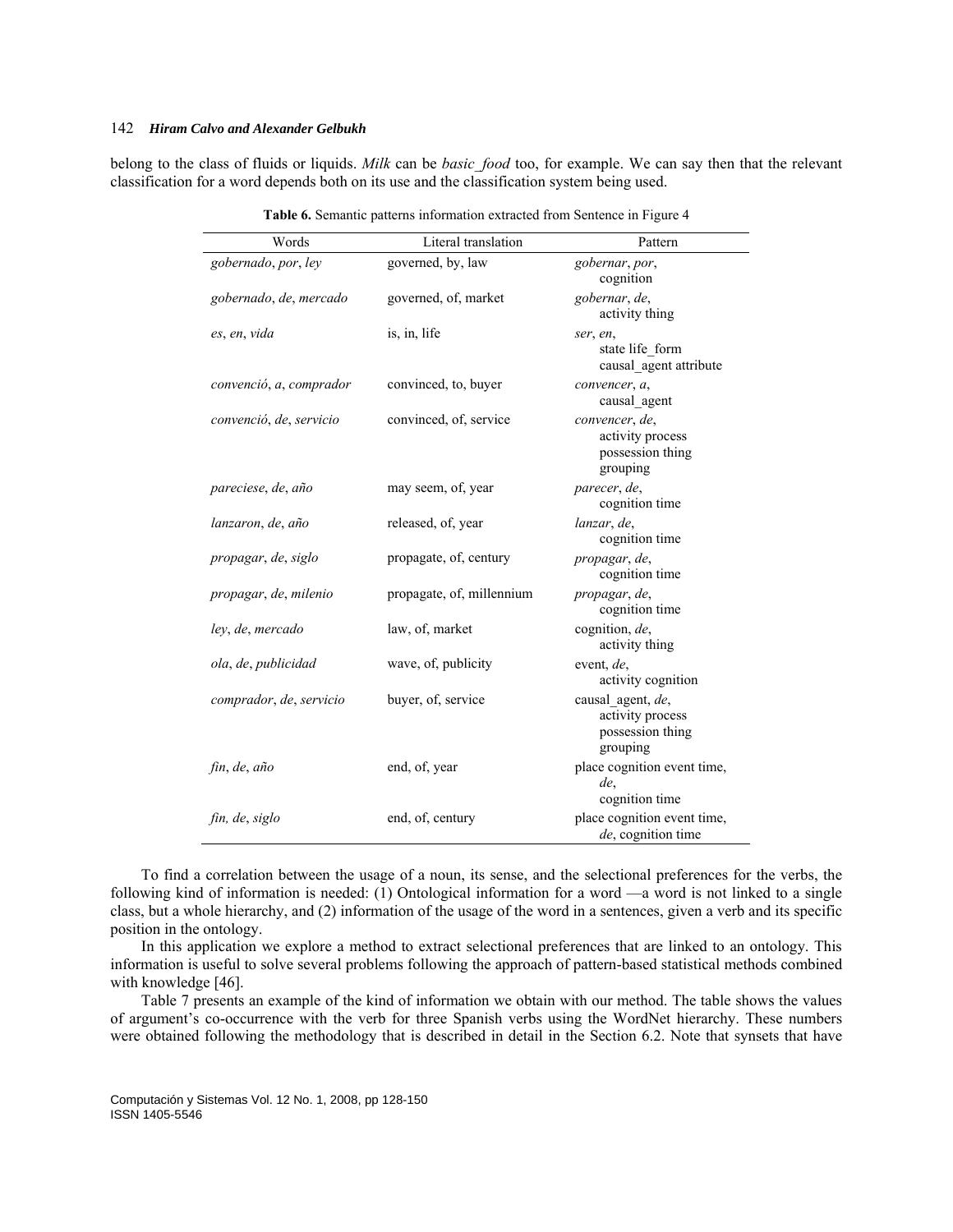greater chance of being an argument for a verb have a greater value, such as *drink liquid*. In contrast, lower values indicate that a synset is less likely to be an argument for the corresponding verb (v. gr. *Drink reading*, *read food* or *drink surface*). These combinations were found due to mistakes in the training corpus or due to several unrelated senses of a word. For example, *gin* can be also a *trap* that in turn is a *device*. This may lead to \**drink device*. When big corpora are used for training, this noise is substantially reduced in contrast with correct patterns, allowing for disambiguation of word senses based on the sentence's main verb.

| verb  |                  | Literal English gloss |                   | Weighted    |
|-------|------------------|-----------------------|-------------------|-------------|
|       | synset           |                       |                   | occurrences |
|       | leer fauna       | 'read                 | fauna'            | 0.17        |
| leer  | comida           | 'read                 | food'             | 0.20        |
| leer  | mensaje          | 'read                 | message'          | 27.13       |
| leer  | escrito          | 'read                 | writing'          | 28.03       |
| leer  | objeto inanimado | 'read                 | inanimate_object' | 29.52       |
| leer  | texto            | 'read                 | text'             | 29.75       |
| leer  | artículo         | 'read                 | article'          | 37.20       |
| leer  | libro            | 'read                 | book'             | 41.00       |
| leer  | comunicación     | 'read                 | communication'    | 46.17       |
|       | leer periódico   | 'read                 | newspaper'        | 48.00       |
| leer  | línea            | 'read                 | line'             | 51.50       |
| beber | superficie       | 'drink                | surface'          | 0.20        |
|       | beber vertebrado | 'drink                | vertebrate'       | 0.20        |
| beber | lectura          | 'drink                | reading'          | 0.20        |
| beber | sustancia        | 'drink                | substance'        | 11.93       |
| beber | alcohol          | 'drink                | alcohol'          | 12.50       |
| beber | líquido          | 'drink                | liquid'           | 22.33       |
| tomar | artrópodo        | 'take                 | arthropod'        | 0.20        |
| tomar | clase alta       | 'take                 | high class'       | 0.20        |
| tomar | conformidad      | take <sup>*</sup>     | conformity'       | 0.20        |
| tomar | postura          | 'take                 | posture'          | 49.83       |
| tomar | resolución       | 'take                 | resolution'       | 89.50       |
| tomar | control          | 'take                 | control'          | 114.75      |
| tomar | acción           | ʻtake                 | action'           | 190.18      |

**Table 7**. Non-common usages (lower occurrence values) and common usages (higher occurrence values) of word combinations of verb  $+$  WordNet synset

Table 7 also shows that synsets located higher in WordNet hierarchy have higher values, as they accumulate the impact of the hyponym words that are below them (see for example *communication*, *liquid* or *action*). A simple adhoc strategy of weighting values in WordNet's hierarchy will be described also in Section 6.2.

**Table 8**. Selected combinations extracted from VCC

|   | verb       | relation | noun      | English gloss               |
|---|------------|----------|-----------|-----------------------------|
|   | contar     | con      | permiso   | 'to have permission'        |
|   | pintar     | $\,<$    | pintor    | 'painter paints'            |
| 3 | golpear    | $\rm{>}$ | balón     | 'kick ball'                 |
| 4 | solucionar | >        | problema  | 'solve problem'             |
|   | dar        | >        | señal     | 'give signal'               |
| 6 | haber      | >        | incógnita | 'there is unknown quantity' |
|   | poner      | en       | cacerola  | 'put in pan'                |
| 8 | beber      | de       | fuente    | 'drink from source'         |
| 9 | beber      | $\rm{>}$ | vodka     | 'drink vodka'               |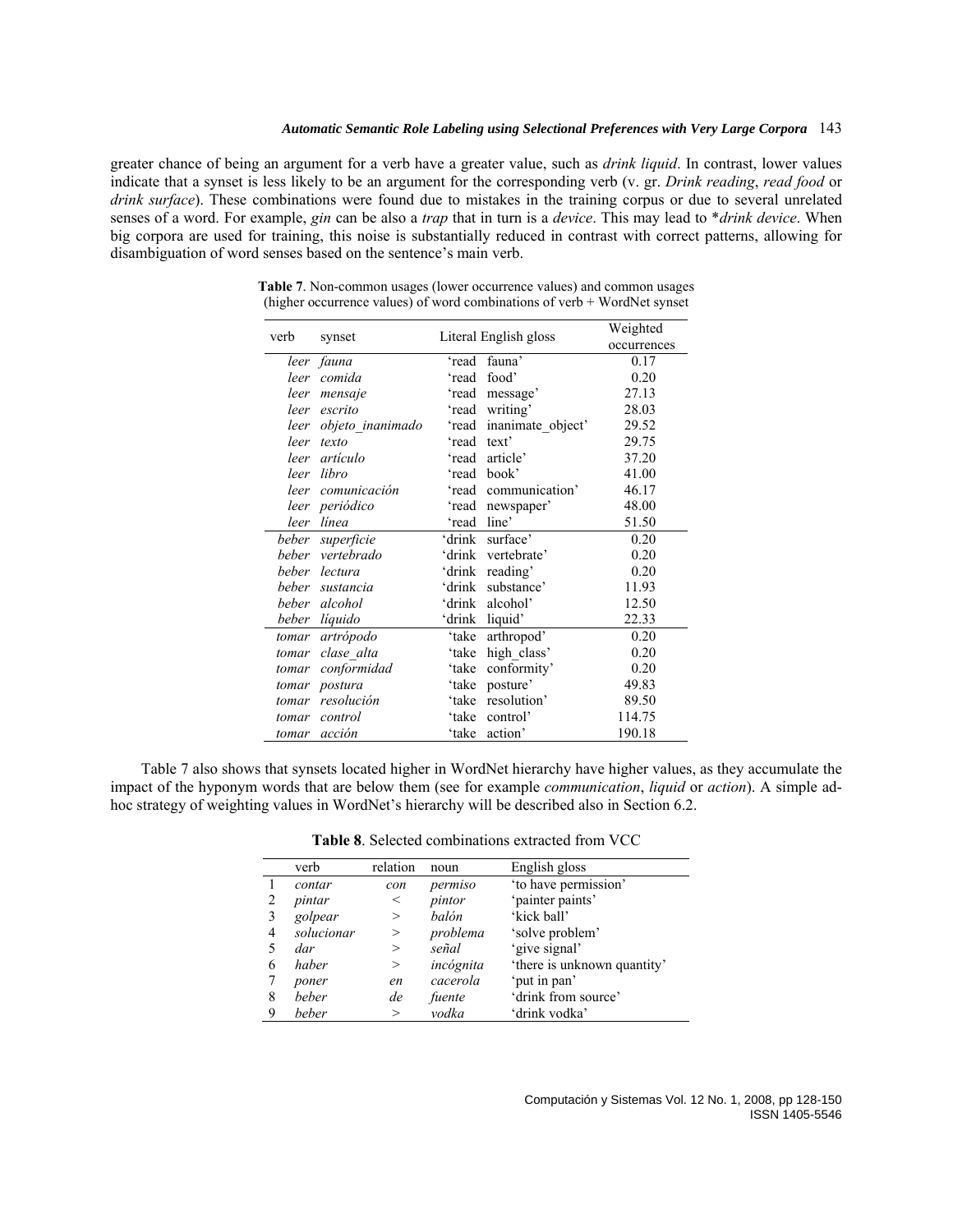In the following sections we will show how we obtain information like that shown in Table 7, and then we will illustrate the usefulness of our method applying this information to word sense disambiguation (WSD).

#### **6.1 Related Work**

One of the first works on selectional preference extraction linked to WordNet senses was Resnik's [[45\]](#page-21-12). It is devoted mainly to word sense disambiguation in English. Resnik assumed that a text annotated with word senses was a resource difficult to obtain, so he based his work on text tagged only morphologically. Subsequently, Agirre and Martinez [[2,](#page-19-9) [3\]](#page-19-10) worked linking verb usage with their arguments. In contrast with Resnik, Agirre and Martínez assumed the existence of a text annotated with word senses: Sem-Cor, in English. Other supervised WSD systems include JHU [[57\]](#page-22-1), which won the Senseval-2 competition, and a maximum entropy WSD system by Suarez and Palomar [[51\]](#page-21-18). The first system combined, by means of a voting-based classifier, several WSD subsystems based on different methods: decision lists [[56\]](#page-22-2), cosine-based vector models, and Bayesian classifiers. The second system selected a best-feature selection for classifying word senses and a voting system. These systems had a score around 0.70 on the Senseval-2 tests.

We take into account that a resource such as Sem-Cor is currently not available for many languages (in particular, Spanish), and the cost of building it is high. Accordingly, we follow Resnik's approach, in the way of assuming that there is not enough quantity of text annotated with word senses. Furthermore, we consider that the WSD process must be completely automatic, so that all the text we use is automatically tagged with morphological and part-of-speech (POS) tags. Accordingly, our system is fully unsupervised.

Previous work on unsupervised systems has not achieved the same performance as with supervised systems: Carroll and McCarty [[19\]](#page-20-17) present a system that uses selectional preferences for WSD obtaining 69.1% precision and 20.5% recall; Agirre and Martinez [[1\]](#page-19-11) present another method, this time unsupervised. They use recall as the only performance measure, reporting 49.8%; Resnik [\[45](#page-21-12)] achieves 40% correct disambiguation.

In the next sections we describe our method and measure its performance.

#### **6.2 Methodology**

 $\overline{a}$ 

In order to obtain the selectional preferences linked to an ontology, we used the hypernym relations of Spanish EuroWordNet<sup>[8](#page-16-0)</sup> 1.0.7 (S-EWN) as ontology, and the corpus described in [\[27\]](#page-20-18) as a training corpus (VCC). This corpus of 38 million words is supposed to combine the benefits of a virtual corpus (e.g. the web as corpus), with those of a local corpus, see details in [\[27\]](#page-20-18).

The text was morphologically tagged using the statistical tagger TnT by Thorsten Brants [\[9](#page-19-12)] trained with the corpus CLiC-TALP. This tagger has a performance of over 92%, as reported in [[40\]](#page-21-19).

After the text was tagged morphologically, several combinations were extracted for each sentence: (1) verb + noun to the left (subject), (2) verb + noun to the right (object), and (3) verb NEAR preposition + noun. Here, *+* denotes adjacency, while NEAR denotes co-occurrence within a sentence. Table 8 shows an example of the information obtained in this way. The symbol > means that the noun is to the right of the verb; the symbol < means that the noun appears to the left of the verb.

Once the combinations have been extracted, the noun for each combination was looked up in WordNet and an occurrence for the corresponding synset (with every sense) was recorded. Also the occurrence was recorded for each hyperonym of each its sense. A weighting factor was used so that words higher in the hierarchy (up to the root *entity*) have lower impact than the words in the lower part of the hierarchy. We used the weighting factor 1 / *level*. For example, for *drink vodka* found in the text, an occurrence of the combination *drink vodka* is recorded with the weight 1, also occurrences of *drink liquor* with the weight 0.5, *drink alcohol* with 0.33, etc. are recorded. For each combination, the weights of its occurrences are accumulated (summed up).

<span id="page-16-0"></span><sup>8</sup> S-EWN was Developed jointly by the University of Barcelona (UB), the Nacional University of Open Education (UNED), and the Polytechnic University of Catalonia (UPC), Spain.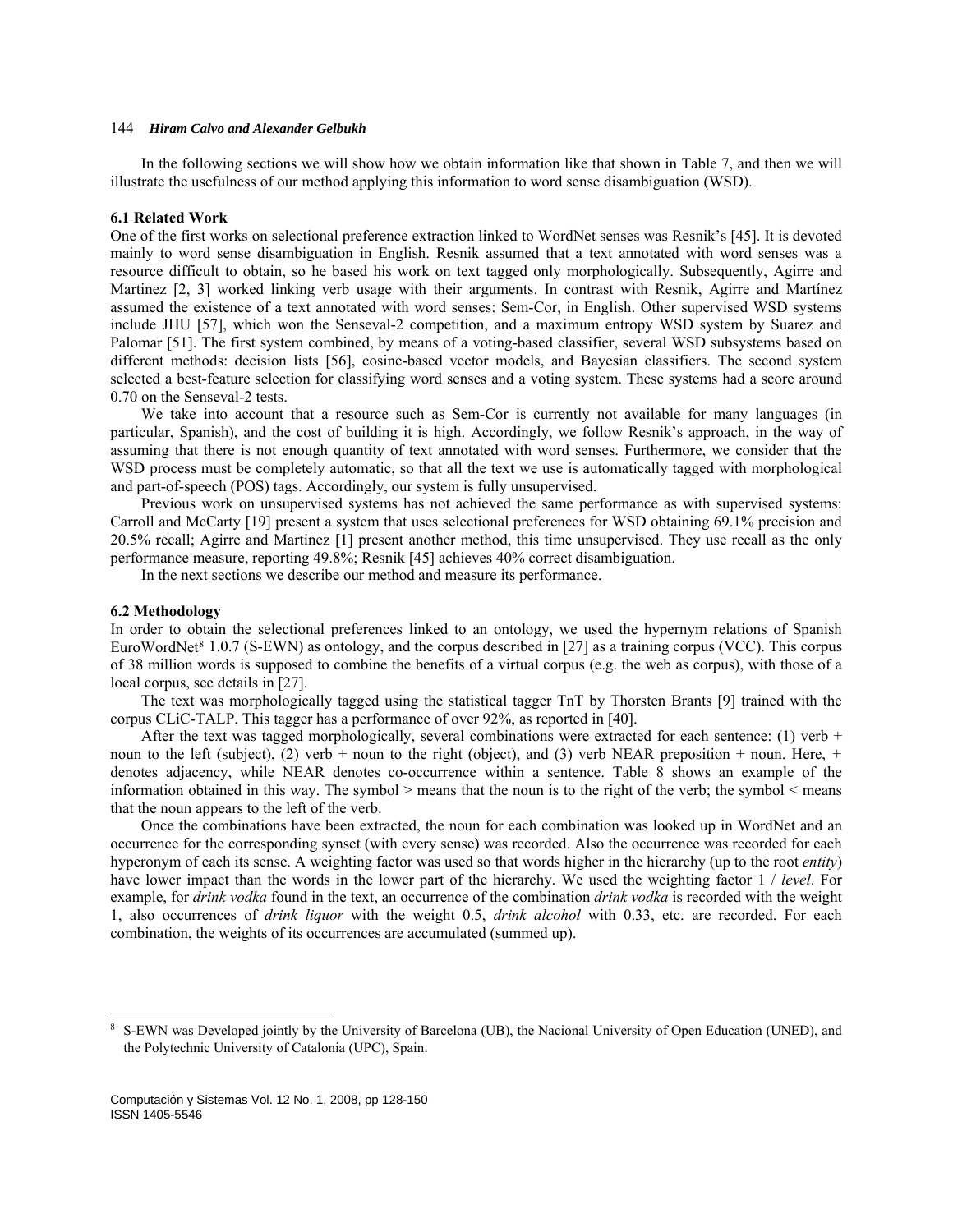```
atravesar canal: 'cross channel' 
    02342911n → way 3.00 → trough 8.83 → artifact 20.12 → unanimated_obect 37.10 → entity 37.63 
   02233055n \rightarrow \text{conduit } 6.00 \rightarrow way 3.00 \rightarrow trough 8.83 \rightarrow artifact 20.12 \rightarrow unanimated object 37.10 \rightarrow entity37.63 
    03623897n → conduit 5.00 → anatomic_structure 5.00 → body_part 8.90 → part 7.22 → entity 37.63 
   04143847n \rightarrow transmission 1.67 \rightarrow communication 3.95 \rightarrow action 6.29
   05680706n \rightarrow depression 2.33 \rightarrow geological formation 2.83 \rightarrow natural object 14.50 \rightarrow unanimated object 37.10
                     \rightarrow entity 37.63
   05729203n \rightarrow water 4.17 \rightarrow unanimated object 37.10 \rightarrow entity 37.63
leer libro: 'read book' 
    01712031n → stomach 3.50 → internal_organ 3.00 → organ 3.08 → body_part 3.75 → part 4.35 → entity 41.51 
    02174965n → product 14.90 → creation 13.46 → artifact 34.19 → unanimated_object 36.87 → entity 41.51 
   04214018n \rightarrow section 23.33 \rightarrow writing 33.78 \rightarrow written language 25.40 \rightarrow communication 55.28
                     \rightarrow social relation 43.86 \rightarrow relation 42.38 \rightarrow abstraction 44.18
    04222100n → publication 16.58 → work 7.95 → product 14.90 → creation 13.46 → artifact 34.19 
                     \rightarrowunanimated object 36.87 \rightarrow entity 41.51
         04545280n \rightarrow play 4.50 \rightarrow writing 33.78 \rightarrow written language 25.40 \rightarrow communication 55.28
\rightarrowsocial relation 43.86 \rightarrow relation 42.38 \rightarrow abstraction 44.18
```
**Fig. 5**. Ontology with usage values for the combinations in Spanish *atravesar canal* 'cross channel' and *leer libro* 'read book'. Synsets labels were translated here from Spanish to English for the reader's convenience

Currently we have acquired 1.5 million of selectional preferences patterns linked to the WordNet synsets. Each pattern consists on a verb, a preposition (in some cases), and a synset. An example of the information obtained can bee seen in Figure 5. *Channel* has 6 senses listed by WordNet: *way*, *conduit*, *clear*, *conduit* (anatomic), *transmission*, *depression*, and *water*. The sense marked with the highest number of occurrences is *conduit*, while the one with fewer occurrences is *transmission*, in the sense of *channel of transmission* or *TV channel*, for example; one cannot *cross* a TV channel. Now consider *libro* 'book'; this Spanish word has five senses: *stomach*, *product*, *section*, *publication* and *work* / *play*. The first sense refers to the name in Spanish for an internal part of body. We can see that this is the sense with fewer occurrences (one cannot *read* an *organ*). The sense with the greatest number of occurrences is that related to *written\_language*. This information can be used to disambiguate the sense of the word, given the verb with which it is used. In the next section we describe an experiment we ran to measure the performance of this method in the WSD task.

### **6.3 Experiments**

Senseval is a series of competitions aimed to evaluation of word sense disambiguation programs, organized by the ACL-SIGLEX. The last competition took place in 2001 (the next one being scheduled for 2004). The data for this competition are available on-line. This competition included, among 10 languages, Spanish data, to which we applied our method. The evaluation set comprises slightly more than 1,000 sentences. Each sentence contains one word, for which the correct sense, among those listed for it in WordNet, is indicated.

Our evaluation showed that 577 of 931 cases were resolved (a recall of  $\sim 62\%$ ). Of those, 223 corresponded in a fine-grained way to the sense manually annotated (precision ca. 38.5%). These results are similar to those obtained by Resnik [[45\]](#page-21-12) for English, who obtained on average 42.55% for the relations verb—subject and verb—object only. Note that these results are much better than random selection of senses (around 28% as reported in [\[45](#page-21-12)]).

#### **6.4 Discussion**

Our results are lower than those of some other WSD systems. For example, Suarez and Palomar [\[51](#page-21-18)] report a score of 0.702 for noun disambiguation for the same evaluation set of Senseval-2. However, their system is supervised, whereas ours is unsupervised. In comparison with existing unsupervised WSD systems (i.e. [\[45](#page-21-12), [19,](#page-20-17) [1](#page-19-11)]) our method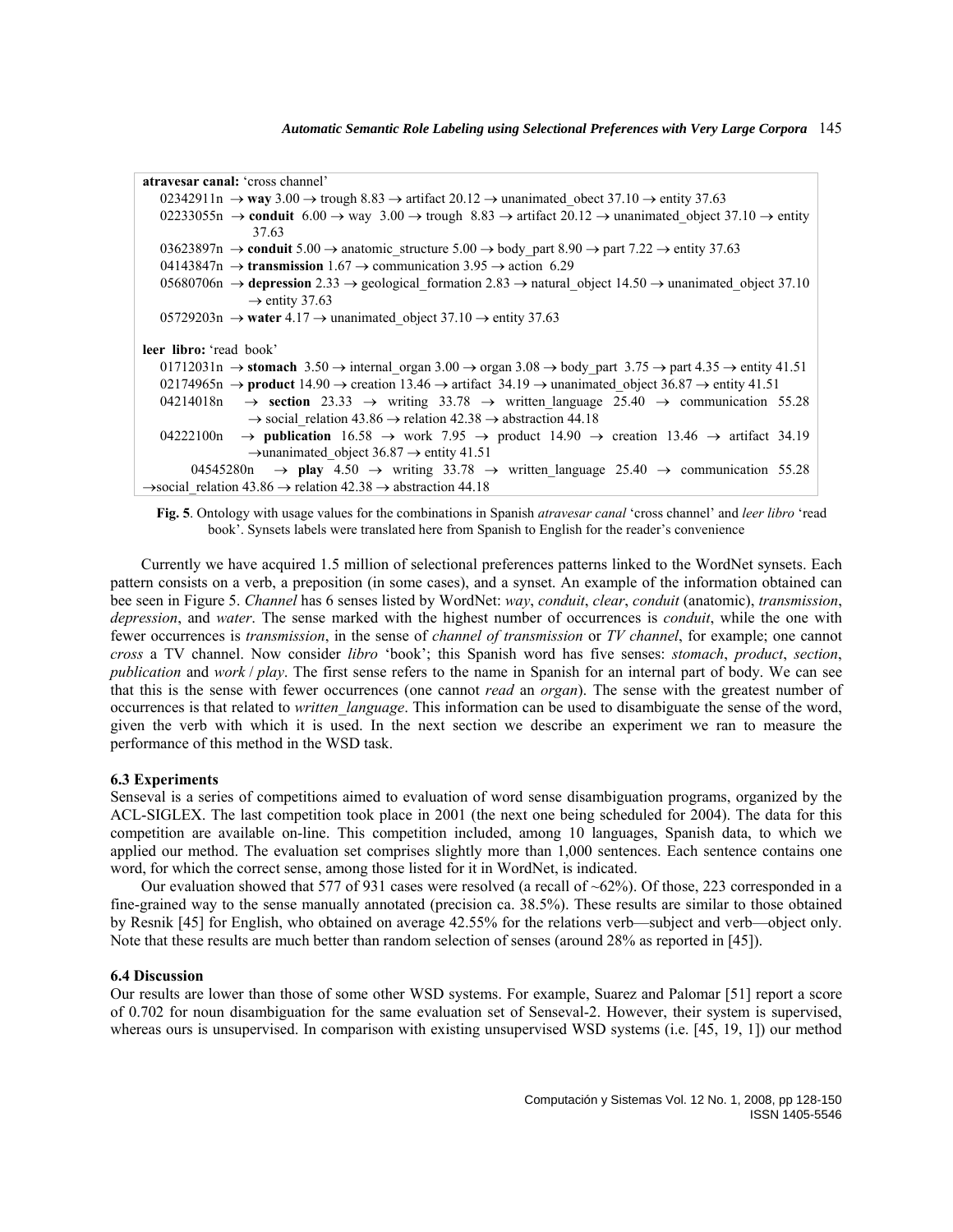has a better recall, though lower precision in some cases. The latter is due the strategy of our method that considers only verb—noun relations, when sometimes the word sense is strongly linked to the preceding noun. This is particularly true for pairs of nouns that form a single prepositional phrase. For example, in the training text the following sentence appears: *La prevalecía del principio de libertad frente al principio de autoridad es la clave de Belle Epoque* 'The prevalence of the liberty principle in contrast with the authority principle is the key of Belle Epoque'. In this case, the sense of *autoridad* 'authority' is restricted more strongly by the preceding noun, *principio* 'principle', in contrast with the main verb: *es* 'is'. To determine the sense of *autoridad* by means of the combinations *is < authority* and *is of authority* is not the best strategy to disambiguate the sense of this word.

In order to improve our method, in the future we plan to include information on the usage of combinations of nouns.

### **7 Other Applications**

Besides WSD, the information of selectional preferences obtained by this method can be used to solve important problems, such as syntactic disambiguation. For example, consider the phrase in Spanish *Pintó un pintor un cuadro*, lit*.* 'painted a painter a painting' meaning 'a painter painted a painting'. In Spanish it is possible to put the subject to the right of the verb. There is ambiguity, as it is not possible to decide which noun is the subject of the sentence. As Spanish is a language with rather free word order, even *Pintó un cuadro un pintor*, lit. 'painted a painting a painter' has the same meaning.

To decide which word is the subject (*painting* or *painter*) it is possible to consult the ontology linked with selectional preferences constructed with the method presented in this paper. First, we find statistically that the subject appears to the left of the verb in 72.6% of the times [[37](#page-21-20)]. Then, searching for *un pintor into* 'a painter painted' returns the following chain of hypernyms with occurrence values: *painter*  $\rightarrow$  *artist* 1.00  $\rightarrow$  *creator* 0.67  $\rightarrow$ *human\_being* 2.48 → *cause* 1.98. Finally, the search of *un cuadro into* 'a painting painted' returns *scene*→ *situation*  $0.42 \rightarrow$  *state* 0.34. That is, *painter* (1.00) is more probable as subject than *painting* (0.42) for this sentence. A large-scale implementation of this method is a topic of our future work.

### **8 Conclusions**

We have presented a simple and robust dependency parser for Spanish. It uses simple hand-made heuristic rules for the decisions on admissibility of structural elements and on word co-occurrence statistics for disambiguation. The statistics is learned from a large corpus, or obtained by querying an Internet search engine, in an unsupervised manner—i.e., no manually created tree-bank is used for training. In case if the parser cannot produce a complete parse tree, a partial structure is returned consisting of the dependency links it could recognize.

Comparison of the accuracy of our parser with two the available systems for Spanish we are aware of shows that our parser outperforms both of them.

Though a number of specific rules of the grammar are specific for Spanish, the approach itself is languageindependent. As future work we plan to develop similar parsers for other languages, including English, for which the necessary preprocessing tools—such as POS tagger and lemmatizer—are available.

As other future work direction we could mention in the first place improvement of the system of grammar rules. The current rules sometimes do their job in a quick-and-dirty manner, which results in just the right thing to do in most of the cases, but can be done with greater attention to details.

We presented a method to extract selectional preferences of verbs linked to an ontology. It is useful to solve natural language text processing problems that require information about the usage of words with a particular verb in a sentence. Specifically, we presented an experiment that applies this method to disambiguate word senses. The results of this experiment show that there is still a long way to improve unsupervised WSD methods using selectional preferences; however, he have identified specific points to improve our method under the same line of pattern-based statistical methods combined with knowledge.

The work presented here resulted in the following main contributions: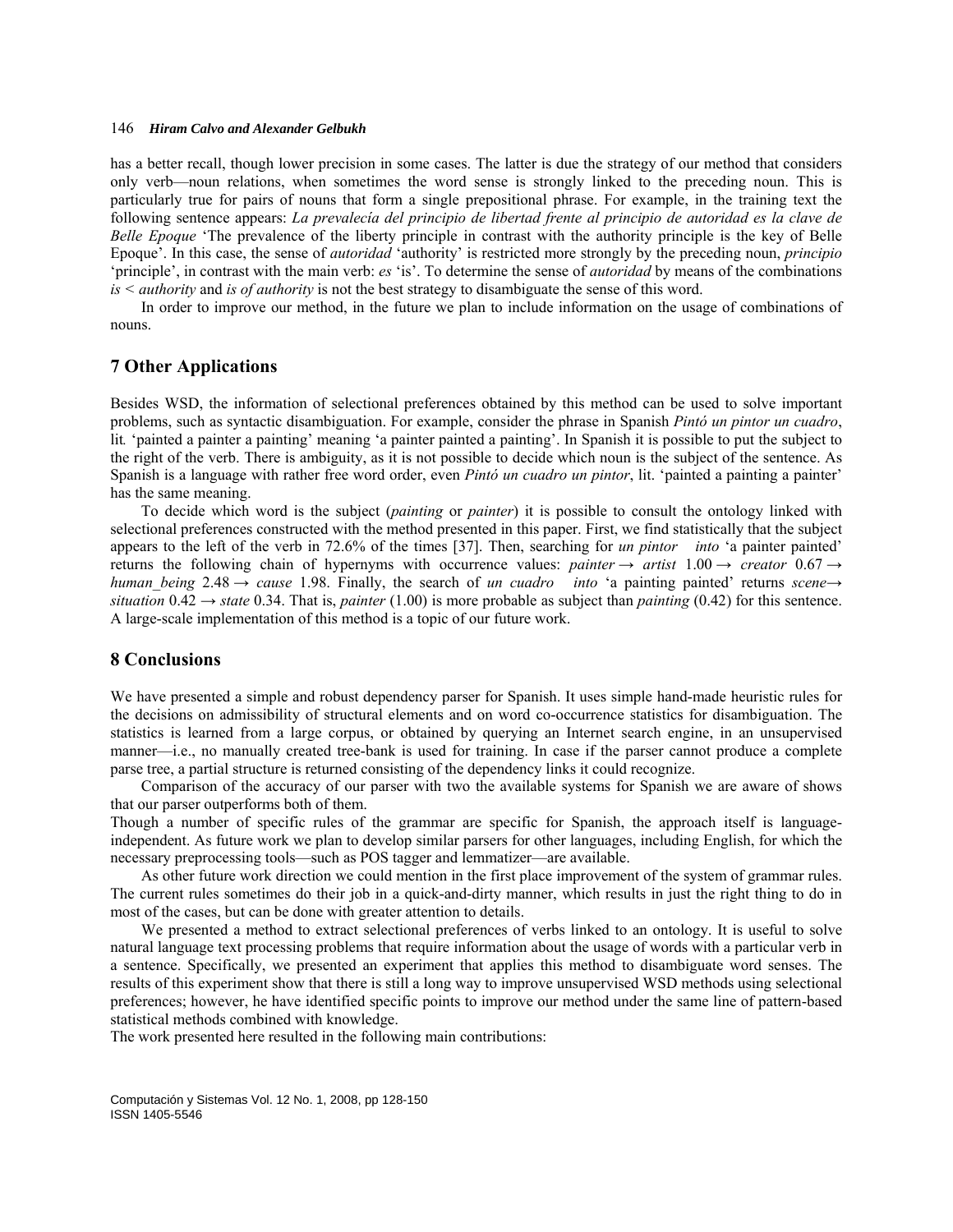- DILUCT: A syntactic dependency analyzer for Spanish; we made test against similar analyzers, yielding a better performance.
- A selectional preferences database for Spanish. It contains 3 million of different combinations; 0.43 million include prepositions.
- Several algorithms for PP attachment disambiguation. We improved existing algorithms.
- Creation of a distributional thesaurus for Spanish following Lin's method.
- Comparison of manual dictionaries against automatically obtained dictionaries. The result of this research suggest that dictionaries obtained automatically using a computer can substitute dictionaries created manually in certain tasks, saving years of human work.
- A method to convert automatically an annotated corpus from constituents to dependencies.

In the future, we plan to evaluate the usefulness of our parser in real-world tasks of information retrieval, text mining, and constructing semantic representation of the text, such as conceptual graphs.

# **References**

- <span id="page-19-11"></span>1. **Agirre E., D. Martínez.** Unsupervised WSD based on automatically retrieved examples: The importance of bias. In *Proceedings of the Conference on Empirical Methods in Natural Language Processing, EMNLP,* Barcelona, Spain, 2004.
- <span id="page-19-9"></span>2. **Agirre, E. D. Martinez.** Learning class-to-class selectional preferences. In: *Proceedings of the Workshop Computational Natural Language Learning* (CoNLL-2001), Toulousse, France, 6-7 july, 2001.
- <span id="page-19-10"></span>3. **Agirre, E., D. Martinez.** Integrating selectional preferences in WordNet. In: *Proceedings of the first International WordNet Conference*, Mysore, India, 21-25 January, 2002.
- <span id="page-19-4"></span>4. **Apresyan, Yuri D., Igor Boguslavski, Leonid Iomdin, Alexandr Lazurski, Nikolaj Pertsov, Vladimir Sannikov, Leonid Tsinman.** *Linguistic Support of the ETAP-2 System* (in Russian). Moscow, Nauka, 1989.
- <span id="page-19-2"></span>5. **Bolshakov, Igor A.** A Method of Linguistic Steganography Based on Collocationally-Verified Synonymy. *Information Hiding 2004*, *Lecture Notes in Computer Science*, 3200 Springer-Verlag, 2004, pp. 180–191.
- <span id="page-19-3"></span>6. **Bolshakov, Igor A., Alexander Gelbukh.** Lexical functions in Spanish. Proc. *CIC-98, Simposium Internacional de Computación*, Mexico, pp. 383–395; www.gelbukh.com/CV/Publications/1998/ CIC-98- Lexical-Functions.htm, 1998.
- <span id="page-19-0"></span>7. **Bolshakov, Igor A., Alexander Gelbukh.** A Very Large Database of Collocations and Semantic Links. Proc. NLDB-2000: 5th Intern. Conf. on Applications of Natural Language to Information Systems, France, *Lecture Notes in Computer Science* N 1959, Springer-Verlag, 2000, pp. 103–114.
- <span id="page-19-1"></span>8. **Bolshakov, Igor A., Alexander Gelbukh.** On Detection of Malapropisms by Multistage Collocation Testing. *NLDB-2003, 8th Int. Conf. on Application of Natural Language to Information Systems*. Bonner Köllen Verlag, 2003, pp. 28–41.
- <span id="page-19-12"></span>9. **Brants, T.,** TnT: A Statistical Part-of-Speech Tagger. In *Proceedings of the 6th Applied Natural Language Processing Conference*, Seattle, Washington, USA, 2000.
- <span id="page-19-5"></span>10. **Brants, Thorsten.** TNT–A Statistical Part-of-Speech Tagger. In: Proc. *ANLP-2000, 6th Applied NLP Conference*, Seattle, 2000.
- <span id="page-19-7"></span>11. **Brill, Eric, Philip Resnik.** [A Rule-Based Approach to Prepositional Phrase Attachment Disambiguation,](http://xxx.lanl.gov/abs/cmp-lg/9410026) In *Proceedings of COLING-1994*, 1994.
- <span id="page-19-6"></span>12. **Briscoe, Ted. John Carroll, Jonathan Graham and Ann Copestake.** Relational evaluation schemes. In: *Procs. of the Beyond PARSEVAL Workshop, 3rd International Conference on Language Resources and Evaluation,* Las Palmas, Gran Canaria, 2002, 4–8.
- <span id="page-19-8"></span>13. **Calvo, Hiram, Alexander Gelbukh.** Extracting Semantic Categories of Nouns for Syntactic Disambiguation from Human-Oriented Explanatory Dictionaries, In *Computational Linguistics and Intelligent Text Processing*, Springer LNCS 2945, 2004.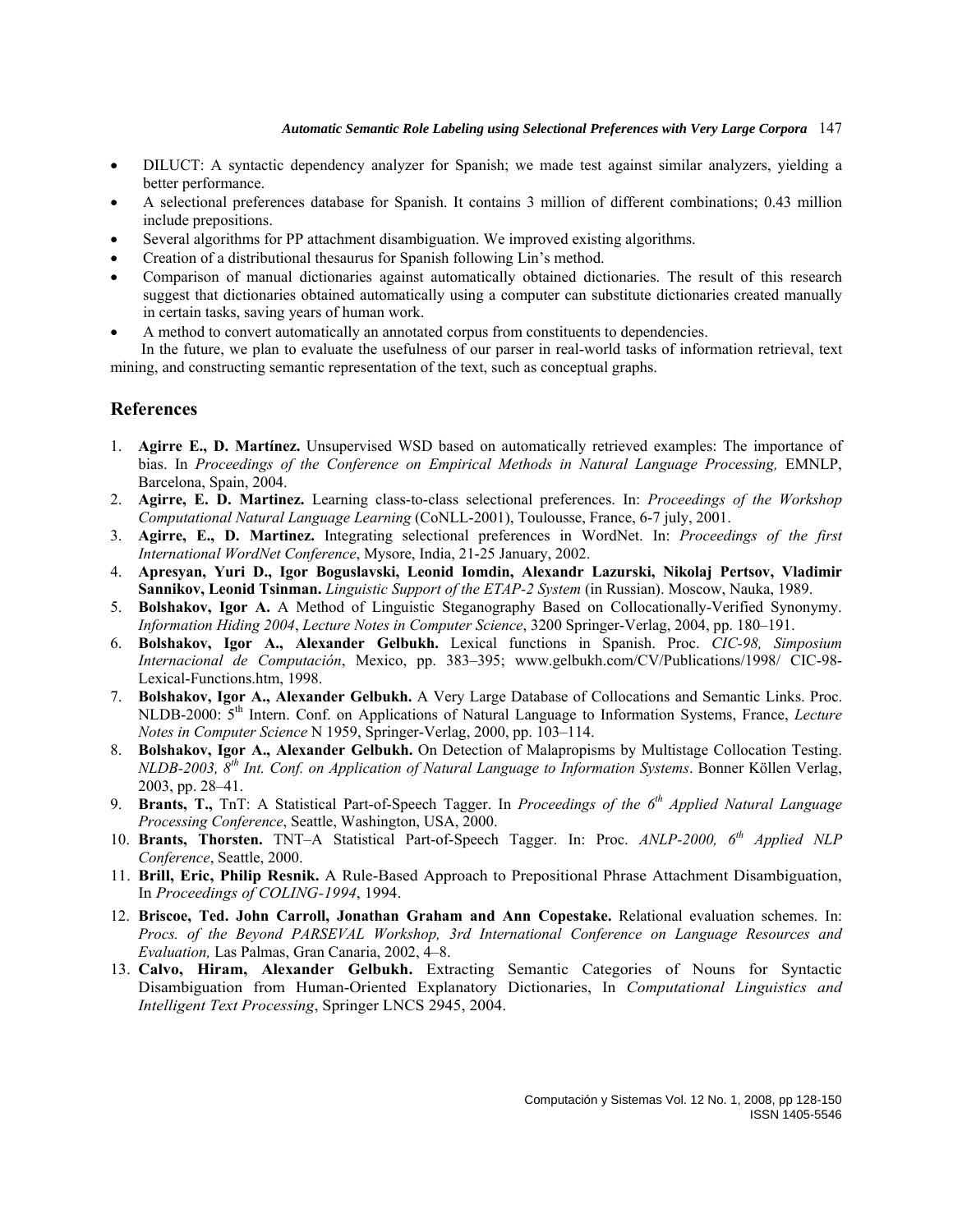- 148 *Hiram Calvo and Alexander Gelbukh*
- <span id="page-20-14"></span>14. **Calvo, Hiram, Alexander Gelbukh.** Improving Prepositional Phrase Attachment Disambiguation Using the Web as Corpus, In A. Sanfeliu and J. Shulcloper (Eds.) *Progress in Pattern Recognition*, Springer LNCS 2905, 2003, pp. 604-610
- <span id="page-20-8"></span>15. **Calvo, Hiram, Alexander Gelbukh.** Natural Language Interface Framework for Spatial Object Composition Systems. *Procesamiento de Lenguaje Natural* 31, 2003.
- 16. **Calvo, Hiram, Alexander Gelbukh.** Acquiring Selectional Preferences from Untagged Text for Prepositional Phrase Attachment Disambiguation. In: *Proc. NLDB-2004*, *Lecture Notes in Computer Science* 3136, 2004, pp. 207–216.
- <span id="page-20-10"></span>17. **Calvo, Hiram. Alexander Gelbukh, Adam Kilgarriff.** Distributional Thesaurus versus WordNet: A Comparison of Backoff Techniques for Unsupervised PP Attachment. In: *Computational Linguistics and Intelligent Text Processing* (CICLing-2005). *LNCS* 3406, Springer-Verlag, 2005, pp. 177–188.
- <span id="page-20-4"></span>18. **Carreras, Xavier, Isaac Chao, Lluis Padró, Muntsa Padró. FreeLing:** An Open-Source Suite of Language Analyzers. *Proc. 4th Intern. Conf. on Language Resources and Evaluation (LREC-04)*, 2004, Portugal.
- <span id="page-20-17"></span>19. **Carroll, J., D. McCarthy.** Word sense disambiguation using automatically acquired verbal preferences. In *Computers and the Humanities*, 34(1-2), Netherlands, 2000.
- <span id="page-20-0"></span>20. **Chomsky, Noam.** *Syntactic Structures*. The Hague: Mouton & Co, 1957.
- <span id="page-20-11"></span>21. **Civit, Montserrat, and Maria Antònia Martí.** Estándares de anotación morfosintáctica para el español. *Workshop of tools and resources for Spanish and Portuguese*. IBERAMIA 04, Mexico, 2004.
- <span id="page-20-3"></span>22. **Copestake, Ann, Dan Flickinger, Ivan A. Sag.** *Minimal Recursion Semantics. An introduction.* CSLI, Stanford University, 1997.
- <span id="page-20-6"></span>23. **Debusmann, Ralph, Denys Duchier, Geert-Jan M. Kruijff,** Extensible Dependency Grammar: A New Methodology. In: *Recent Advances in Dependency Grammar. Proc. of a workshop at COLING-04*, Geneve, 2004
- <span id="page-20-2"></span>24. **Díaz, Isabel, Lidia Moreno, Inmaculada Fuentes, Oscar Pastor.** Integrating Natural Language Techniques in OO-Method. In: Alexander Gelbukh (ed.), *Computational Linguistics and Intelligent Text Processing* (CICLing-2005), *Lecture Notes in Computer Science* 3406, Springer-Verlag, 2005, pp. 560–571.
- <span id="page-20-15"></span>25. **Dik, Simon C.**, *The Theory of Functional Grammar. Part I: The structure of the clause*. Dordrecht, Foris, 1989.
- <span id="page-20-13"></span>26. **[Dirk, Lüdtke](http://www.informatik.uni-trier.de/%7Eley/db/indices/a-tree/l/L=uuml=dtke:Dirk.html), Satoshi Sato.** Fast Base NP Chunking with Decision Trees - Experiments on Different POS Tag Settings. In Gelbukh, A. (ed) *Computational Linguistics and Intelligent Text Processing*, Springer LNCS, 2003, pp. 136-147.
- <span id="page-20-18"></span>27. **Gelbukh, A., G. Sidorov, L. Chanona.** Corpus virtual, virtual: Un diccionario grande de contextos de palabras españolas compilado a través de Internet. In: Julio Gonzalo, Anselmo Peñas, Antonio Ferrández, eds.: *Proc. Multilingual Information Access and Natural Language Processing, International Workshop,* in IBERAMIA-2002, VII Iberoamerican Conference on Artificial Intelligence, Seville, Spain, November 12-15, 2002, 7–14.
- 28. **Gelbukh, A., S. Torres, H. Calvo.** Transforming a Constituency Treebank into a Dependency Treebank. Submitted to *Procesamiento del Lenguaje Natural* No. 34, Spain, 2005.
- <span id="page-20-7"></span>29. **Gelbukh, Alexander, Grigori Sidorov, Francisco Velásquez.** Análisis morfológico automático del español a través de generación. *Escritos*, N 28, 2003, pp. 9–26.
- <span id="page-20-9"></span>30. **Gladki, A. V.** *Syntax Structures of Natural Language in Automated Dialogue Systems* (in Russian). Moscow, Nauka, 1985.
- <span id="page-20-12"></span>31. **Kudo, T., Y. Matsumoto.** Use of Support Vector Learning for Chunk Identification. In *Proceedings of CoNLL-2000 and LLL-2000*, Lisbon, Portugal, 2000.
- <span id="page-20-16"></span>32. **Lara, Luis Fernando.** *Diccionario del español usual en México*. Digital edition. Colegio de México, Center of Linguistic and Literary Studies, 1996.
- <span id="page-20-5"></span>33. **Mel'čuk, Igor A.** Meaning-text models: a recent trend in Soviet linguistics. *Annual Review of Anthropology* 10, 1981, 27–62.
- <span id="page-20-1"></span>34. **Mel'čuk, Igor A.** Dependency Syntax: Theory and Practice. State U. Press of NY, 1988.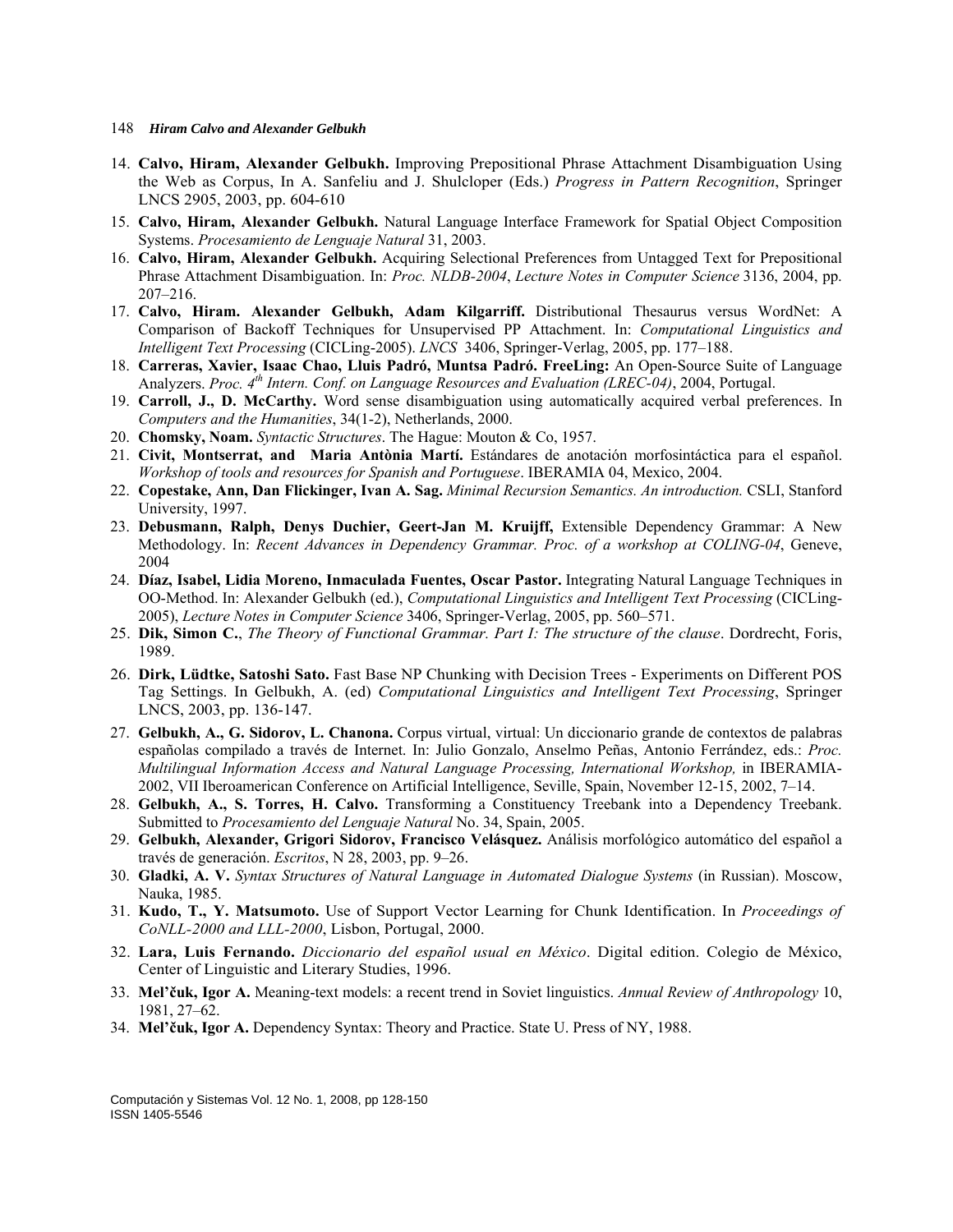#### *Automatic Semantic Role Labeling using Selectional Preferences with Very Large Corpora* 149

- <span id="page-21-6"></span>35. **Mel'čuk, Igor A.** Lexical Functions: A Tool for the Description of Lexical Relations in the Lexicon. In: L. Wanner (ed.), *Lexical Functions in Lexicography and Natural Language Processing*, Amsterdam/Philadelphia: Benjamins, 1996, 37–102.
- <span id="page-21-14"></span>36. **Miller, G.** WordNet: An on-line lexical database, In *International Journal of Lexicography*, 3(4), December 1990, pp. 235–312.
- <span id="page-21-20"></span>37. **Monedero, J., González, J. Goñi, C. Iglesias, A. Nieto.** Obtención automática de marcos de subcategorización verbal a partir de texto etiquetado: el sistema SOAMAS. In *Actas del XI Congreso de la Sociedad Española para el Procesamiento del Lenguaje Natural SEPLN 95, Bilbao, Spain, 1995, 241—254.*
- <span id="page-21-2"></span>38. **Montes-y-Gómez, Manuel, Alexander F. Gelbukh, Aurelio López-López.** Text Mining at Detail Level Using Conceptual Graphs. In: Uta Priss *et al.* (Eds.): *Conceptual Structures: Integration and Interfaces*, 10<sup>th</sup> Intern. Conf. on Conceptual Structures, ICCS-2002, Bulgaria. *LNCS* 2393, Springer-Verlag, 2002, pp. 122–136.
- <span id="page-21-1"></span>39. **Montes-y-Gómez, Manuel, Aurelio López-López, and Alexander Gelbukh.** Information Retrieval with Conceptual Graph Matching. *Proc. DEXA-2000, 11th Intern. Conf. DEXA, England, LNCS* 1873, Springer-Verlag, 2000, pp. 312–321.
- <span id="page-21-19"></span>40. **Morales-Carrasco, R., A. Gelbukh.** Evaluation of TnT Tagger for Spanish. In *Proc. Fourth Mexican International Conference on Computer Science*, Tlaxcala, Mexico, September 8-12, 2003.
- <span id="page-21-7"></span>41. **Pollard, Carl, and Ivan Sag.** *Head-Driven Phrase Structure Grammar*. University of Chicago Press, Chicago, IL and London, UK, 1994.
- <span id="page-21-13"></span>42. **Prescher, Detlef, Stefan Riezler, and Mats Rooth.** Using a probabilistic class-based lexicon for lexical ambiguity resolution. In *Proceedings of the 18th International Conference on Computational Linguistics*, Saarland University, Saarbrücken, Germany, 2000.
- <span id="page-21-9"></span>43. **Ratnaparkhi, Adwait, Jeff Reynar, and Salim Roukos.** [A Maximum Entropy Model for Prepositional](http://www.cis.upenn.edu/%7Eadwait/papers/hlt94.ps)  [Phrase Attachment.](http://www.cis.upenn.edu/%7Eadwait/papers/hlt94.ps) In *Proceedings of the ARPA Human Language Technology Workshop*, 1994, pp. 250- 255.
- <span id="page-21-11"></span>44. **Resnik, P.** Selectional Constraints: An Information-Theoretic Model and its Computational Realization, *Cognition*, 61, November, 1996, 127–159.
- <span id="page-21-12"></span>45. **Resnik, P.** Selectional preference and sense disambiguation, *ACL SIGLEX Workshop on Tagging Text with Lexical Semantics: Why, What, and How?*, Washington, D.C., USA, April 4-5, 1997.
- <span id="page-21-17"></span>46. **Resnik, P.** *Selection and Information: A Class-Based Approach to Lexical Relationships*. Ph.D. Thesis, University of Pennsylvania, December, 1993.
- <span id="page-21-0"></span>47. **Sag, Ivan, Tom Wasow, and Emily M. Bender.** *Syntactic Theory. A Formal Introduction* (2nd Edition). CSLI Publications, Stanford, CA, 2003
- <span id="page-21-16"></span>48. **Sebastián, N., M. A. Martí, M. F. Carreiras, and F. Cuestos.** *LEXESP, léxico informatizado del español*, Edicions de la Universitat de Barcelona, 2000.
- <span id="page-21-3"></span>49. **Sowa, John F. 1984.** *Conceptual Structures: Information Processing in Mind and Machine*. Addison-Wesley Publishing Co., Reading, MA, 1984.
- <span id="page-21-5"></span>50. **Steele, James (ed.).** *Meaning-Text Theory. Linguistics, Lexicography, and Implications*. Ottawa: Univ. of Ottawa Press, 1990.
- <span id="page-21-18"></span>51. **Suárez, A., M. Palomar.** A Maximum Entropy-based Word Sense Disambiguation System. In: Hsin-Hsi Chen and Chin-Yew Lin, eds.: *Proceedings of the 19th International Conference on Computational Linguistics*, COLING 2002, Taipei, Taiwan, vol. 2, 2002, 960—966.
- <span id="page-21-8"></span>52. **Tapanainen, Pasi.** *Parsing in two frameworks: finite-state and functional dependency grammar*. Academic Dissertation. University of Helsinki, Language Technology, Department of General Linguistics, Faculty of Arts, 1999.
- <span id="page-21-4"></span>53. **Tesnière, Lucien.** *Eléments de syntaxe structurale.* Paris: Librairie Klincksieck, 1959.
- <span id="page-21-15"></span>54. Volk, Martin. Exploiting the WWW as a corpus to resolve PP attachment ambiguities. In *Proceeding of Corpus Linguistics* 2001. Lancaster, 2001.
- <span id="page-21-10"></span>55. **Weinreich, Uriel.** *Explorations in Semantic Theory*, Mouton, The Hague, 1972.